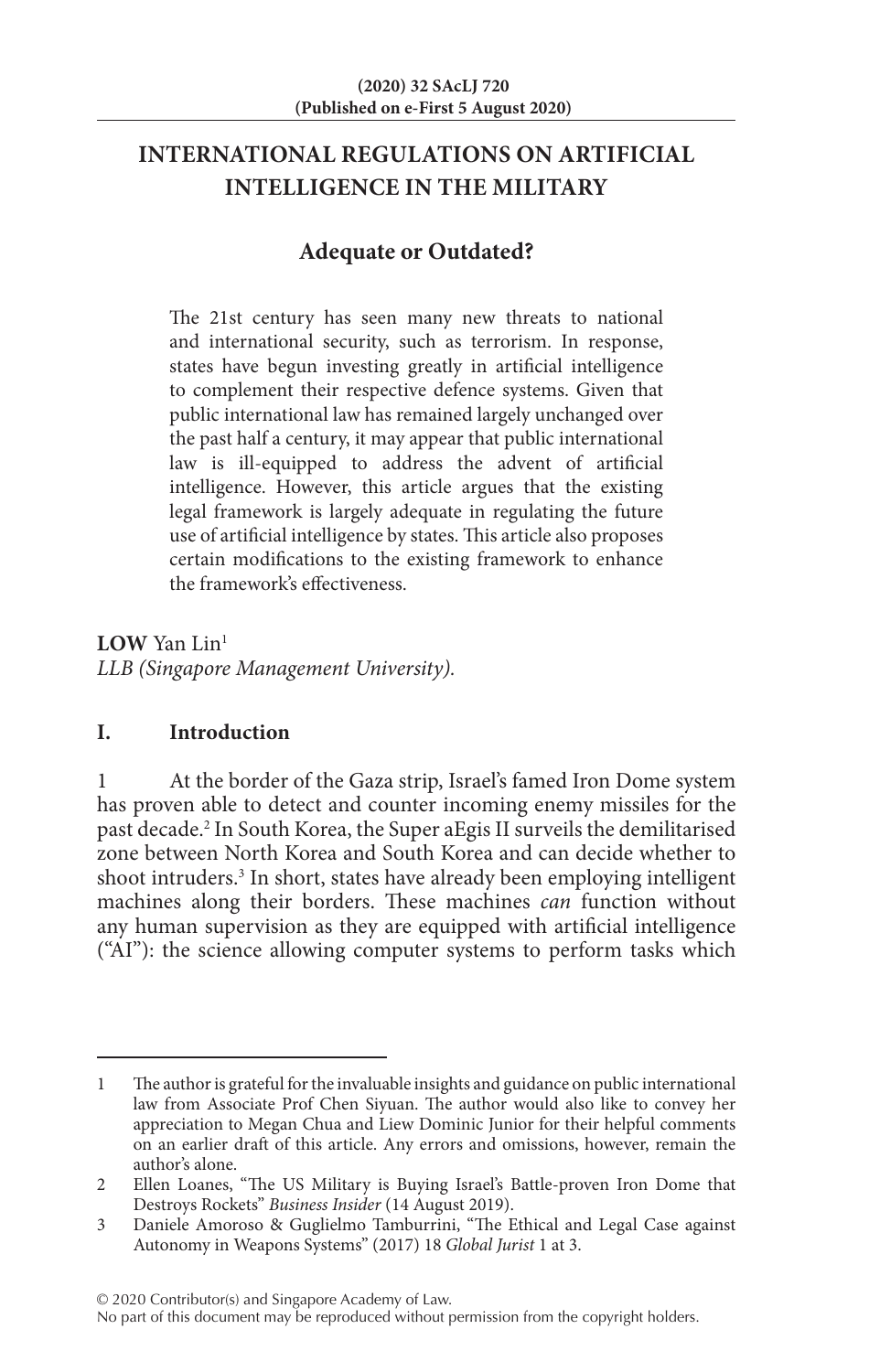normally require human intelligence.4 However, given the limitations of current technology, these machines still need to be manned by human operators who can either override the system's firing decision or make the final command to fire;<sup>5</sup> as far as public knowledge is concerned, the technology allowing states to deploy fully autonomous weapons with confidence does not yet exist. United Nations ("UN") Special Rapporteur Christof Heyns has defined fully autonomous weapons as those which can select and engage targets without further intervention by a human operator.6 As more states continue to invest in the use of advanced AI in their militaries, $7$  it is a matter of time before fully autonomous weapons are deployed.

2 Many have argued that current public international law, typically grounded in consent and consensus amongst the international community, does not allow for the deployment of fully autonomous weapons. The 2018 Group of Governmental Experts Meeting on Lethal Autonomous Weapons, for instance, was indicative of a general distrust of fully autonomous weapons – numerous states had stressed at the meeting the need for "human control, supervision, oversight, or judgment [over] the use of force" by autonomous weapons.<sup>8</sup> Moreover, in the last two years, the European Union and 30 other states have also called for a treaty ban on fully autonomous weapons.9 However, this article argues that current public international law rules can accommodate the introduction of fully autonomous weapons and can set the parameters for exactly which types of fully autonomous weapons are permitted.

3 As aptly put by Judge Lachs, "the great acceleration of social and economic change, combined with that of science and technology, have confronted law with a serious challenge: one it must meet, lest it lag

<sup>4</sup> Oxford Dictionaries Online, "English Definition of 'Artificial Intelligence'" https:// www.lexico.com/en/definition/artificial\_intelligence (accessed 11 August 2019).

<sup>5</sup> Daniele Amoroso & Guglielmo Tamburrini, "The Ethical and Legal Case against Autonomy in Weapons Systems" (2017) 18 *Global Jurist* 1 at 3–4.

<sup>6</sup> United Nations General Assembly, *Report of the Special Rapporteur on Extrajudicial, Summary or Arbitrary Executions, Christof Heyns* UN Doc A/HRC/23/47 (9 April 2013) at para 38.

<sup>7</sup> Sandeep Singh, "Global Military Robots Market by Platform, Application, Operation, Payload and Region 2014–2025: Growth Opportunity and Business Strategy" *Medium* (23 March 2019).

<sup>8</sup> *Report of the 2018 session of the Group of Governmental Experts on Emerging Technologies in the Area of Lethal Autonomous Weapons System* UN Doc CCW/ GGE.1/2018/3 (23 October 2018) Annex III, para 12.

<sup>9</sup> Stop Killer Robots Organisation, "Campaign to Stop Killer Robots: Country Views on Killer Robots" (25 October 2019) <https://www.stopkillerrobots.org/wp-content/ uploads/2019/10/KRC\_CountryViews\_25Oct2019rev.pdf (accessed 1 January 2020); European Parliament, *European Parliament Resolution of 12 September 2018 on Autonomous Weapon Systems* 2018/2752(RSP) (12 September 2018).

No part of this document may be reproduced without permission from the copyright holders.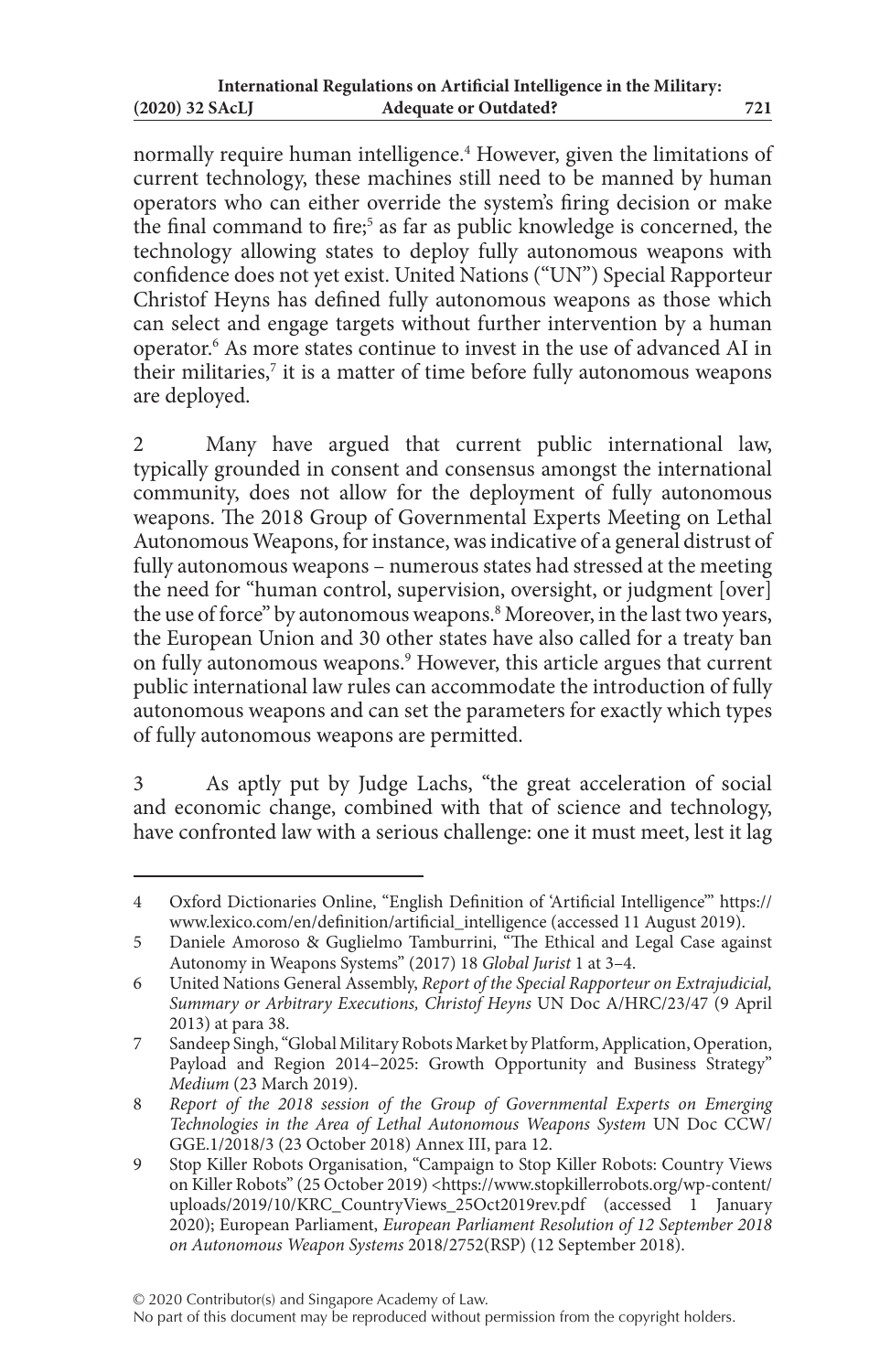even farther behind events than it has been wont to do".<sup>10</sup> Since public international law develops very slowly, $11$  it is accepted that there are currently no rules specifically dealing with the use of militaristic AI by states. Yet, this does not necessarily mean that a "serious challenge" in the form of a lacuna in public international law has emerged.

4 This article shall focus on AI used in military robots in times of armed conflict, one type of which exists where there is "protracted armed violence between governmental authorities and organised armed groups within a State".<sup>12</sup> As the applicable law in times of armed conflict is international humanitarian law  $("IHL")$ ,<sup>13</sup> Part  $II<sup>14</sup>$  discusses whether robot can be regulated by the basic rules of IHL. As these basic rules of IHL are applied when states carry out their domestic weapons reviews, Part III<sup>15</sup> evaluates the effectiveness of this weapons review obligation. After passing the weapons review, the military robot will be deployed. Part IV<sup>16</sup> thus recommends specific ways to increase both state and individual accountability after deployment. Part V<sup>17</sup> concludes.

### **II. Complying with international humanitarian law**

5 Assume that an armed conflict of sufficient intensity has arisen in State A. Over the past year, a group of religious fanatics from State A had morphed into a terrorist organisation called the "X Militias". With a military-like command structure and a huge amount of resources, the X Militias have managed to procure a considerable stockpile of weapons. These militias have also begun threatening the lives of State A's citizens. To subdue the X Militias, State A has deployed its armed forces against them.

17 See paras 63–65 below.

<sup>10</sup> *North Sea Continental Shelf (Federal Republic of Germany v Netherlands)* (1969) ICJ Rep 3 (Dissenting Opinion of Judge Lachs) at 230.

<sup>11</sup> George Galindo & Cesar Yip, "Customary International Law and the Third World: Do Not Step on the Grass" (2017) 16 *Chinese Journal of International Law* 251 at 262–263; Nico Krisch, "International Law in Times of Hegemony: Unequal Power and the Shaping of the International Legal Order" (2005) 16 *European Journal of International Law* 369 at 377.

<sup>12</sup> *Prosecutor v Tadic* IT-94-1-A, Decision on Defense Motion for Interlocutory Appeal on Jurisdiction (2 October 1995) at para 70.

<sup>13</sup> *Legality of the Threat or Use of Nuclear Weapons Advisory Opinion* (1996) ICJ Rep 226 at [51].

<sup>14</sup> See paras 5–31 below.

<sup>15</sup> See paras 32–42 below.

<sup>16</sup> See paras 43–62 below.

No part of this document may be reproduced without permission from the copyright holders.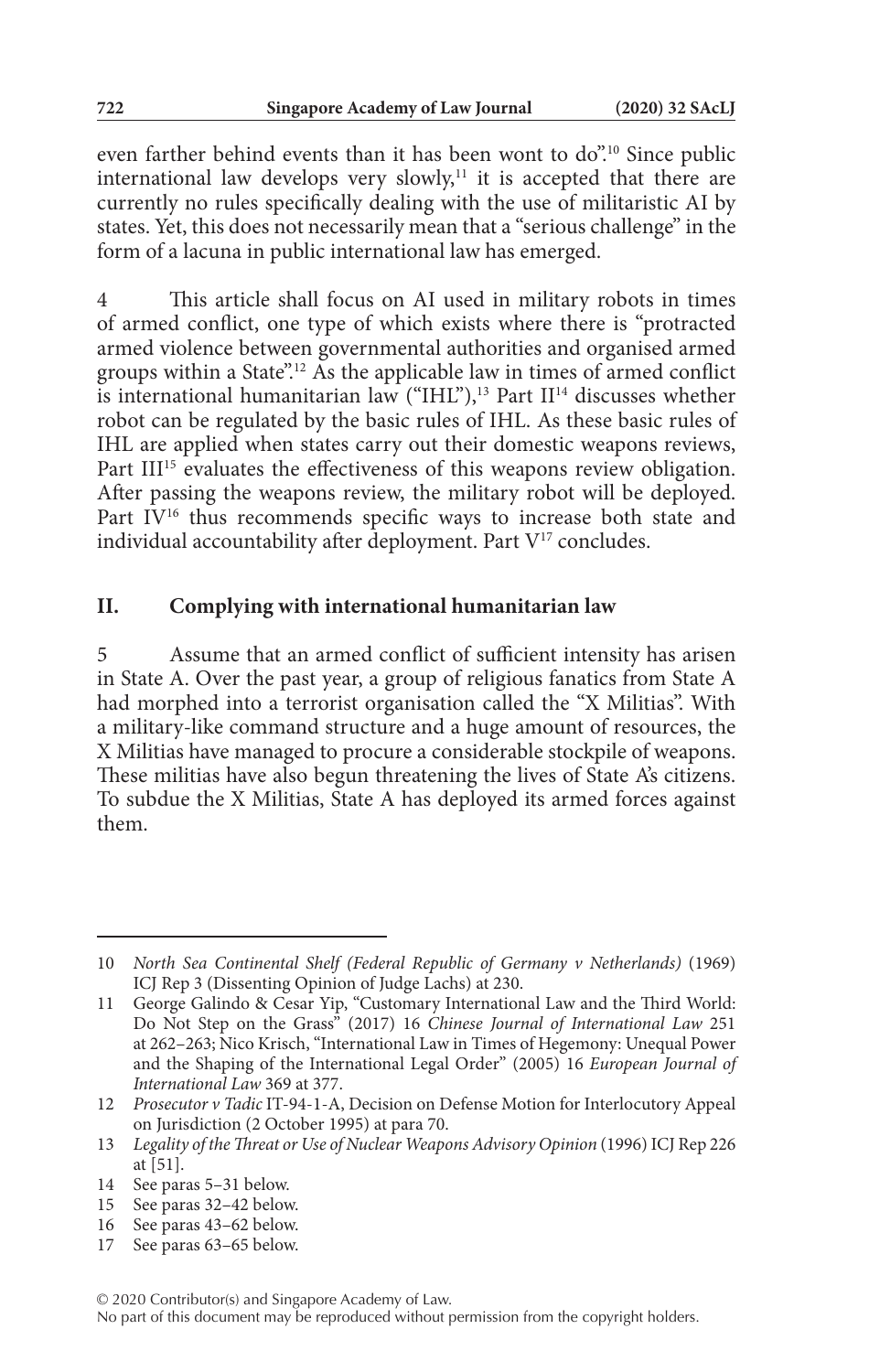6 As a result of their wealth and technological expertise, State A has successfully incorporated AI into its military robots. Three types of these robots have received great international attention – Type 1, Type 2, and Type 3 robots. Type 1 robots can target enemy objects without human involvement. During a counter-insurgency operation in one of State A's urban slums, State A's soldiers received news that armed rebels may be hiding inside a civilian household. The soldiers, together with a Type 1 attack robot, approach the house. Two men in the house are carrying *kirpan* daggers for purely religious reasons. Unbeknownst to the soldiers, no insurgents are present. Due to the commotion caused by the soldiers outside the house, the family's dogs race outside and start barking. The two men run outside and start shouting to get the dogs to calm down. At first glance, the men are two quickly approaching targets carrying weapons and running outside the house in an agitated manner. Would the robot be able to distinguish a religious artefact from a weapon and properly interpret the situation? If not, will this robot be deemed unlawful under IHL?

7 Separately, State A's Type 2 robots incorporate nanotechnology and can fly. This "flying nanobot" can enter a victim's nose or mouth and subsequently kill the victim with a micro-explosion in the lungs. When the explosion occurs, the victim will experience prolonged excruciating pain due to the damaged blood vessels in the lungs. Can such a robot ever be deployed by State A?

8 As for State A's Type 3 robots, through analysing large amounts of data and continuous self-learning, they are able to advise on the conduct of warfare (that is, choose a route to reach the target area, decide whether to deploy weapons, and, if so, decide which weapon system to deploy). Thus far, these robots have given effective advice which allowed State A to take over an X Militia command centre. However, the advice has also led to incidental civilian harm. When giving advice, is it possible for these robots to adhere to the existing guidelines for warfare under IHL?

As fully autonomous weapons do not yet exist, the above hypothetical scenario will be used to illustrate the perceived gaps in public international law. One must not forget that "war is distinguishable from murder and massacre only when restrictions are established on the reach of battle".18 IHL lays out these restrictions on states and individuals and seeks to minimise suffering during wartime.<sup>19</sup> The International Court of Justice ("ICJ") has also made clear that in evaluating the legality

<sup>18</sup> Michael Walzer, *Just and Unjust Wars* (New York: Basic Books, 2000) at p 42.

<sup>19</sup> Laurie Blank *et al*, *International Law and Armed Conflict: Fundamental Principles and Contemporary Challenges in the Law of War* (Wolters Kluwer, 2016) at p 5.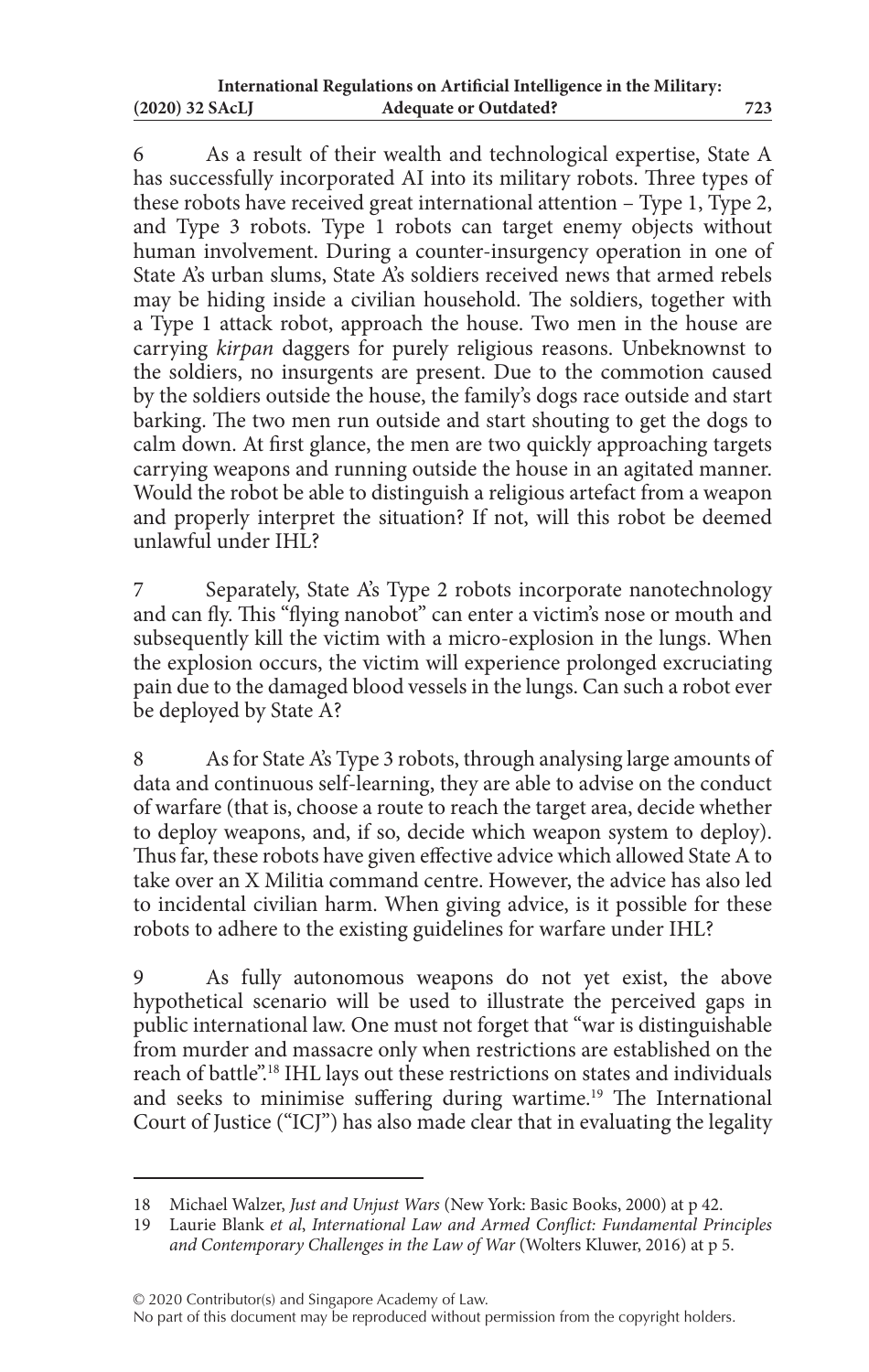of new weapons the applicable law is the fundamental principles of IHL.20 Accordingly, in order to establish that current IHL rules are sufficient to regulate fully autonomous weapons, this part will examine the applicability of (a) the rule of distinction; (b) the rule against unnecessary suffering; (c) the rule of proportionality and (d) the Martens Clause.

## *A. Distinction*

10 This article argues that the rule of distinction is capable of functioning as a standard for military deployment of robots. As codified in the Protocol Additional to the Geneva Conventions of 12 August 1949 and relating to the Protection of Victims of International Armed Conflicts<sup>21</sup> ("AP I"), distinction requires that parties to an armed conflict distinguish between combatants and civilians, as well as between military and civilian objects.<sup>22</sup> However, if civilians "take a direct part in hostilities", such as by transporting combatants to the fight, they can be targeted as well.<sup>23</sup> This issue of distinction is especially pertinent in situations of modern warfare as combatants rarely wear uniforms and seek to blend in with the civilian population.<sup>24</sup>

11 In the above hypothetical situation, it is uncertain whether State A's Type 1 robots would be able to identify the men carrying the *kirpan* daggers as non-combatants. What is more certain is that, in that scenario, the human soldiers would be able to identify those men as civilians and be guided by the rule of distinction. This illustrates why several commentators, including a UN Special Rapporteur, have argued that fully autonomous weapons should not be trusted to carry out targeting activities.25 However, the necessary conclusion reached by

<sup>20</sup> *Legality of the Threat or Use of Nuclear Weapons Advisory Opinion* (1996) ICJ Rep 226 at [34].

<sup>21</sup> (Protocol I) 1125 UNTS 3 (8 June 1977; entry into force 7 December 1978) (hereinafter "Additional Protocol I").

<sup>22</sup> Additional Protocol I, Arts 48 and 51.

<sup>23</sup> Additional Protocol I, Art 51(3); *Public Committee against Torture in Israel v Government of Israel* HCJ 769/02 (13 December 2006) at para 35.

<sup>24</sup> Kjølv Egeland, "Lethal Autonomous Weapon Systems under International Humanitarian Law" (2016) 85 *Nordic Journal of International Law* 89 at 98.

<sup>25</sup> Amanda Sharkey, "Autonomous Weapons Systems, Killer Robots and Human Dignity" (2019) 21(2) *Ethics and Information Technology* 75 at 76; Robert Sparrow, "Robots and Respect: Assessing the Case against Autonomous Weapon Systems" (2016) 30 *Ethics in International Affairs* 93 at 98–100; United Nations General Assembly, *Report of the Special Rapporteur on Extrajudicial, Summary or Arbitrary Executions, Christof Heyns* UN Doc A/HRC/23/47 (9 April 2013) at para 67; Marcello Guarini & Paul Bello, "Robotic Warfare: Some Challenges in Moving from Noncivilian to Civilian Theaters," in *Robot Ethics: The Ethical and Social Implications of Robotics* (Patrick Lin, Keith Abney & George Bekey eds) (MIT Press, 2011) ch 8 *(cont'd on the next page)*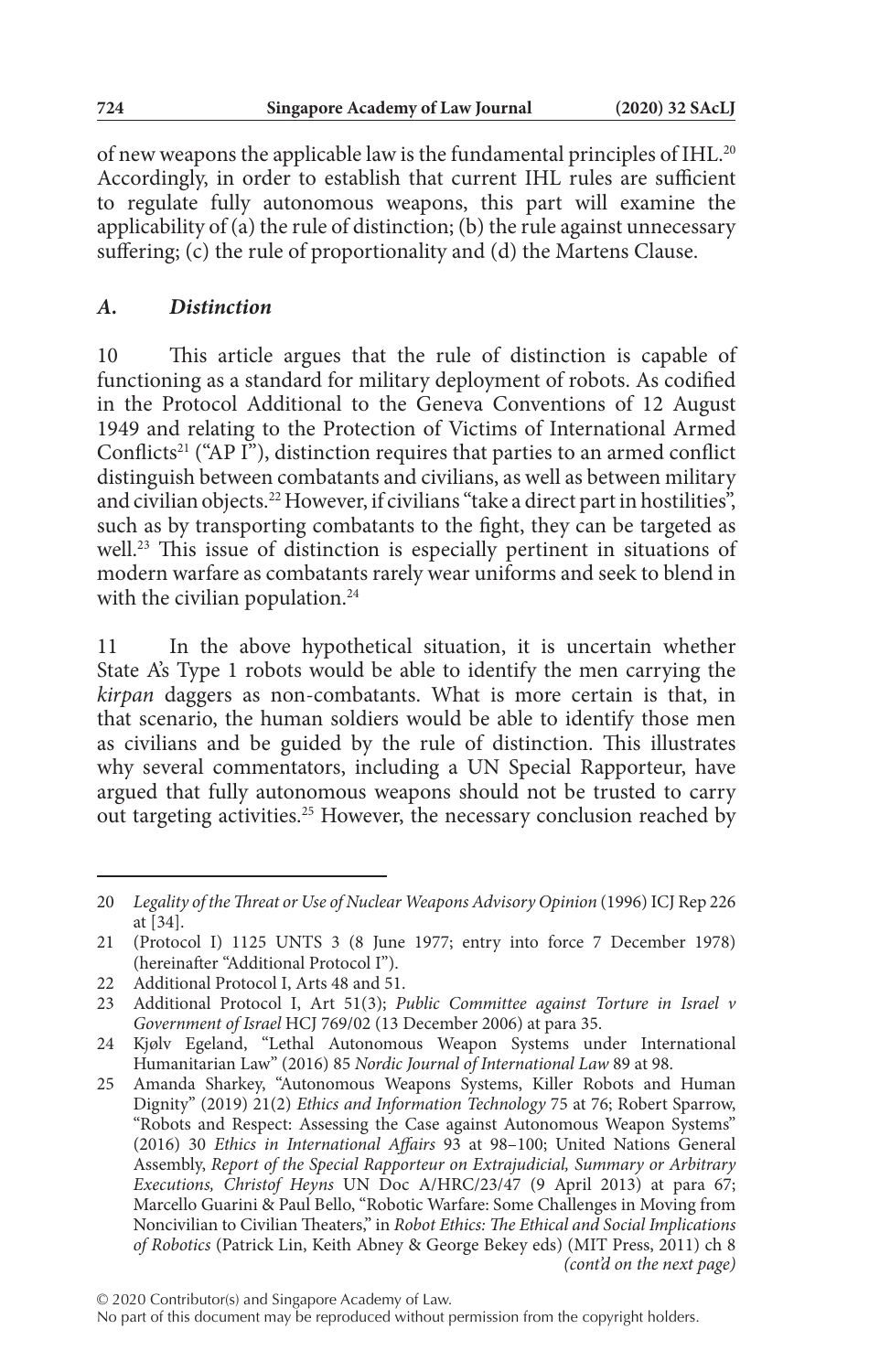these commentators is that all fully autonomous weapons would never be able to adhere to the principle of distinction. With respect, this article argues that a broad-brush approach should not be taken. Instead, fully autonomous weapons should be evaluated based on their technical competence.

12 Fully autonomous weapons can be specially designed to enable them to adhere to the rule of distinction. For example, automated target recognition is already a feature in modern weapons (which are not fully autonomous). Such a function may be used to identify, acquire, track, cue, or prioritise targets for a human operator. This target recognition technology is being used in automated sentry guns, such as those in the demilitarised zone between South Korea and North Korea;<sup>26</sup> and sensorfused munitions, such as Sweden's BONUS System.<sup>27</sup> While humans deploy these systems, the machines themselves can fire at targets or detonate automatically based on predetermined parameters.<sup>28</sup>

13 Robots can adhere to the rule of distinction. It would all depend on the robot's specific algorithm and the *environment* it is used in.29 Regarding algorithms, robots can be designed to recognise bodily postures and gestures (for example, hands raised in surrender), understand emotional expressions, and look past deceptive intentions and actions.<sup>30</sup> Hence, these types of robots are clearly more suited to be deployed in *urban areas* with civilians. In contrast, robots with basic sensors or analytic capabilities can easily be deployed in *underwater combat* where there are no civilians. Crucially, when we engage in the analysis of what is the appropriate environment for robots, then we already are applying the rule of distinction to regulate the use of robots.

14 As stated earlier,<sup>31</sup> opponents of fully autonomous weapons have stressed the need for human control and oversight. Indeed, in the

at p 138; Armin Krishnan, *Killer Robots: Legality and Ethicality of Autonomous Weapons* (Routledge, 2009) at p 99.

<sup>26</sup> Alexander Velez-Green, "The Foreign Policy Essay: The South Korean Sentry – A 'Killer Robot' to Prevent War" *Lawfare* (1 March 2015).

<sup>27</sup> BAE Systems, "Swedish Army Selects Bofors 155mm BONUS Munition" (2 November 2017) <https://www.baesystems.com/en-us/article/swedish-armyselects-bofors-155mm-bonus-munition> (accessed 10 August 2019).

<sup>28</sup> Vincent Boulanin, "Implementing Article 36 Weapon Reviews in the Light of Increasing Autonomy in Weapons Systems" *Stockholm International Peace Research Institute* (November 2015).

<sup>29</sup> Kenneth Anderson *et al*, "Adapting the Law of Armed Conflict to Autonomous Weapon Systems" (2014) 90 *International Law Studies* 386 at 401 and 406.

<sup>30</sup> Daniele Amoroso & Guglielmo Tamburrini, "The Ethical and Legal Case against Autonomy in Weapons Systems" (2017) 18 *Global Jurist* 1 at 6.

<sup>31</sup> See para 2 above.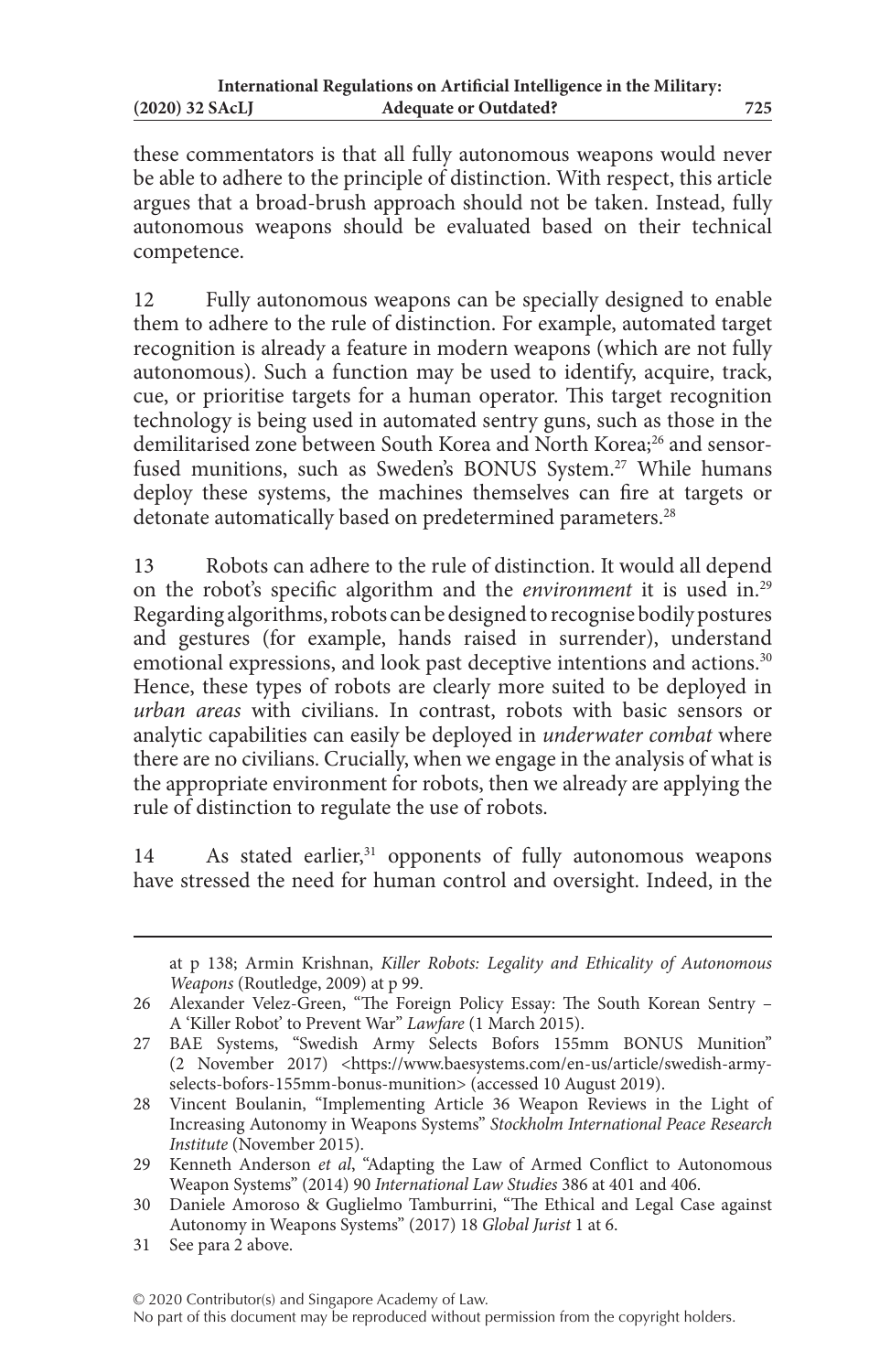above hypothetical situation, the human soldiers would ideally stop the attack robot from firing at the two men. However, this article argues that it is not a must to rely on humans to fetter a robot's discretion. If a human operator is allowed to second-guess a robot's decisions, then the robot will be less effective as it would not be able to react immediately to threats. The crux is in educating humans to use these robots in the *correct environment*. Alternatively, states could just delay deploying fully autonomous weapons until they are sure that the robots can reliably distinguish between combatants and non-combatants.

## *B. Unnecessary suffering*

15 The rule against unnecessary suffering can also provide clear guidance for states delving into autonomous weapons deployment. This rule is codified in Art 35(2) of AP I and the ICJ has clarified unnecessary suffering to mean "a harm greater than that avoidable to achieve legitimate military objectives".<sup>32</sup> However, instead of preventing the suffering inflicted on civilians, this rule is meant to restrain the suffering inflicted on opposing combatants.33

16 The above hypothetical situation raised State A's Type 2 robots: the nanobots. If those nanobots were deployed into an X Militia command centre, this would be a clear violation of the rule against unnecessary suffering. The excruciating pain that the nanobots can inflict is clearly unnecessary when the mere aim is to incapacitate the leaders of the X Militia. The flying nanobots will likely belong to the same category of banned weapons as glass-filled projectiles, "dum-dum" bullets, poisoned weapons, and bayonets with serrated edges. All these weapons increase suffering without increasing military advantage.<sup>34</sup>

17 Hence, like the principle of distinction, the principle against unnecessary suffering can regulate the use of robots and ensure that warfare will be conducted in a humane manner. Currently, weapons which cause debilitating effects like mustard gas and blinding laser weapons are prohibited under specific treaties: the Convention on the Prohibition of the Development, Production, Stockpiling and Use of Chemical Weapons and on their Destruction<sup>35</sup> and the Convention on Prohibitions

<sup>32</sup> *Legality of the Threat or Use of Nuclear Weapons Advisory Opinion* (1996) ICJ Rep 226 at para 78.

<sup>33</sup> Gary D Solis, *The Law of Armed Conflict: International Humanitarian Law in War* (Cambridge University Press, 2010) at p 270.

<sup>34</sup> Gary D Solis, *The Law of Armed Conflict: International Humanitarian Law in War* (Cambridge University Press, 2010) at p 270.

<sup>35</sup> 1975 UNTS 45 (3 September 1992; entry into force 29 April 1997).

<sup>© 2020</sup> Contributor(s) and Singapore Academy of Law.

No part of this document may be reproduced without permission from the copyright holders.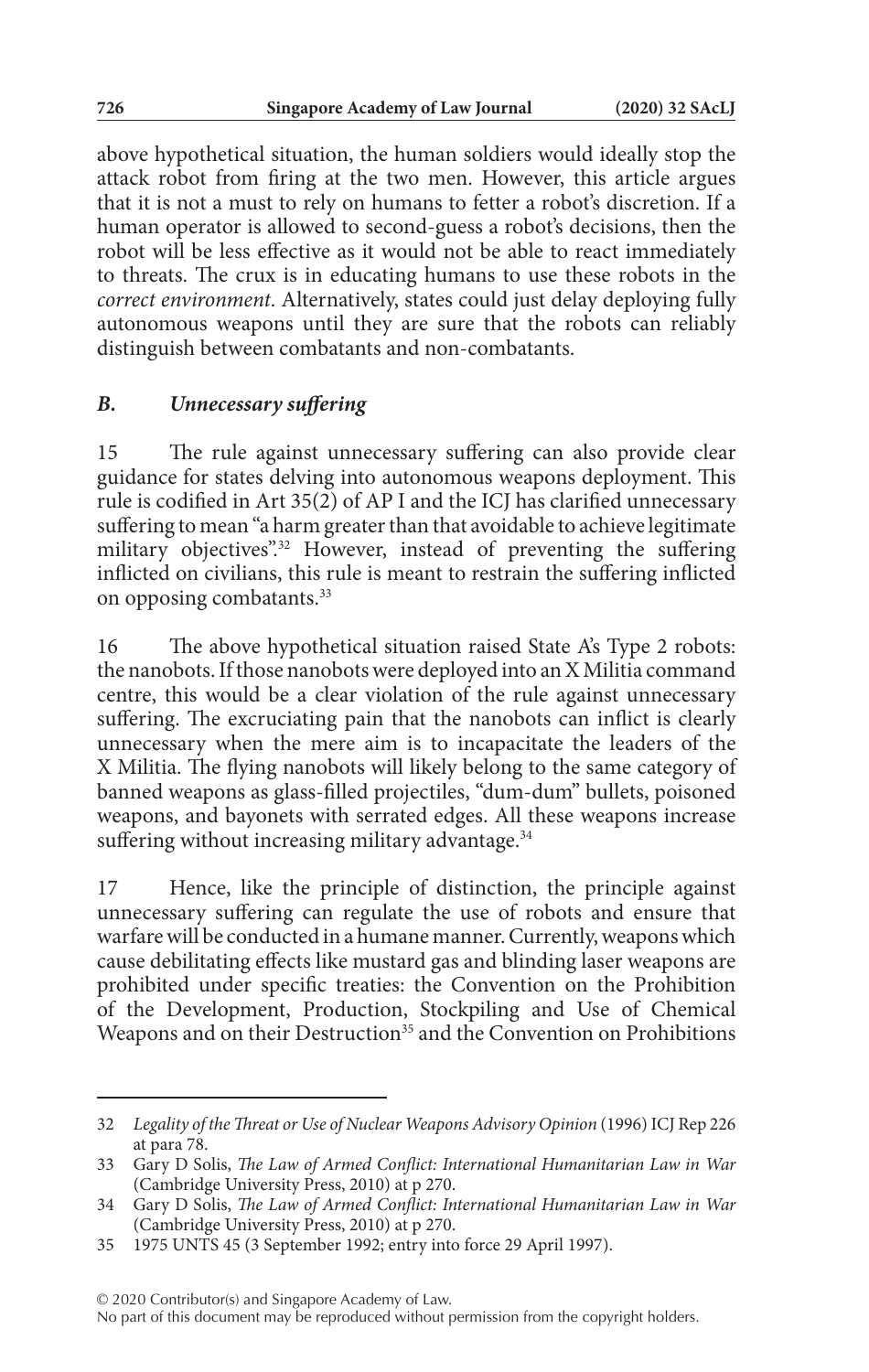or Restrictions on the Use of Certain Conventional Weapons which may be deemed to be Excessively Injurious or to have Indiscriminate Effects, 36 respectively. Since there is no treaty directly regulating robots, this principle against unnecessary suffering is especially important and must be adhered to. However, the rule of proportionality in IHL may not be as clearly applied to robots.

# *C. Proportionality*

18 As codified in Art 51 of AP I, the principle of proportionality prohibits an attack if the incidental civilian harm is excessive in relation to the concrete and direct military advantage anticipated by the attack.<sup>37</sup> Unlike proportionality in self-defence which looks at the impact of the use of force against the target of the attack, $38$  proportionality here is concerned with the incidental casualties after the attack.

19 If State A's Type 3 advisory robot had spotted one X Militia member in a remote and isolated desert hiding spot, it could advise the military commander to drop a 2,000-pound bomb on the militia member. It would be a gross waste of munitions, but there would be no proportionality issue because there are no civilians or civilian objects with which to be concerned. To kill an X Militia member in a crowded orphanage with a mere hand grenade could easily be a violation of proportionality, however, because of the close presence of so many civilians.39 While this illustration seems to suggest that it is possible for robots to adhere to the existing proportionality guidelines under IHL, this article takes a contrary position. It is argued that State A's Type 3 robots will have great difficulty in determining what is a proportionate response in armed conflict. The primary reason is that the rule of proportionality is a complex one and meant to be applied by *humans*.

20 To determine what is considered proportionate, international law has developed a legal test of a "reasonable military commander". This standard has been recognised in multiple publications such as the 2000 International Criminal Tribunal for the Former Yugoslavia ("ICTY")

© 2020 Contributor(s) and Singapore Academy of Law.

<sup>36</sup> 1342 UNTS 137 (10 October 1980; entry into force 2 December 1983).

<sup>37</sup> Additional Protocol I, Art 51(5)(b); Jean-Marie Henckaerts *et al*, *Customary International Humanitarian Law, Volume I: Rules* (Cambridge University Press, 2009) at p 46 (Rule 14).

<sup>38</sup> James Crawford, *Brownlie's Principles of Public International Law* (Oxford University Press, 2019) at p 722.

<sup>39</sup> Gary D Solis, *The Law of Armed Conflict: International Humanitarian Law in War* (Cambridge University Press, 2010) at p 277.

No part of this document may be reproduced without permission from the copyright holders.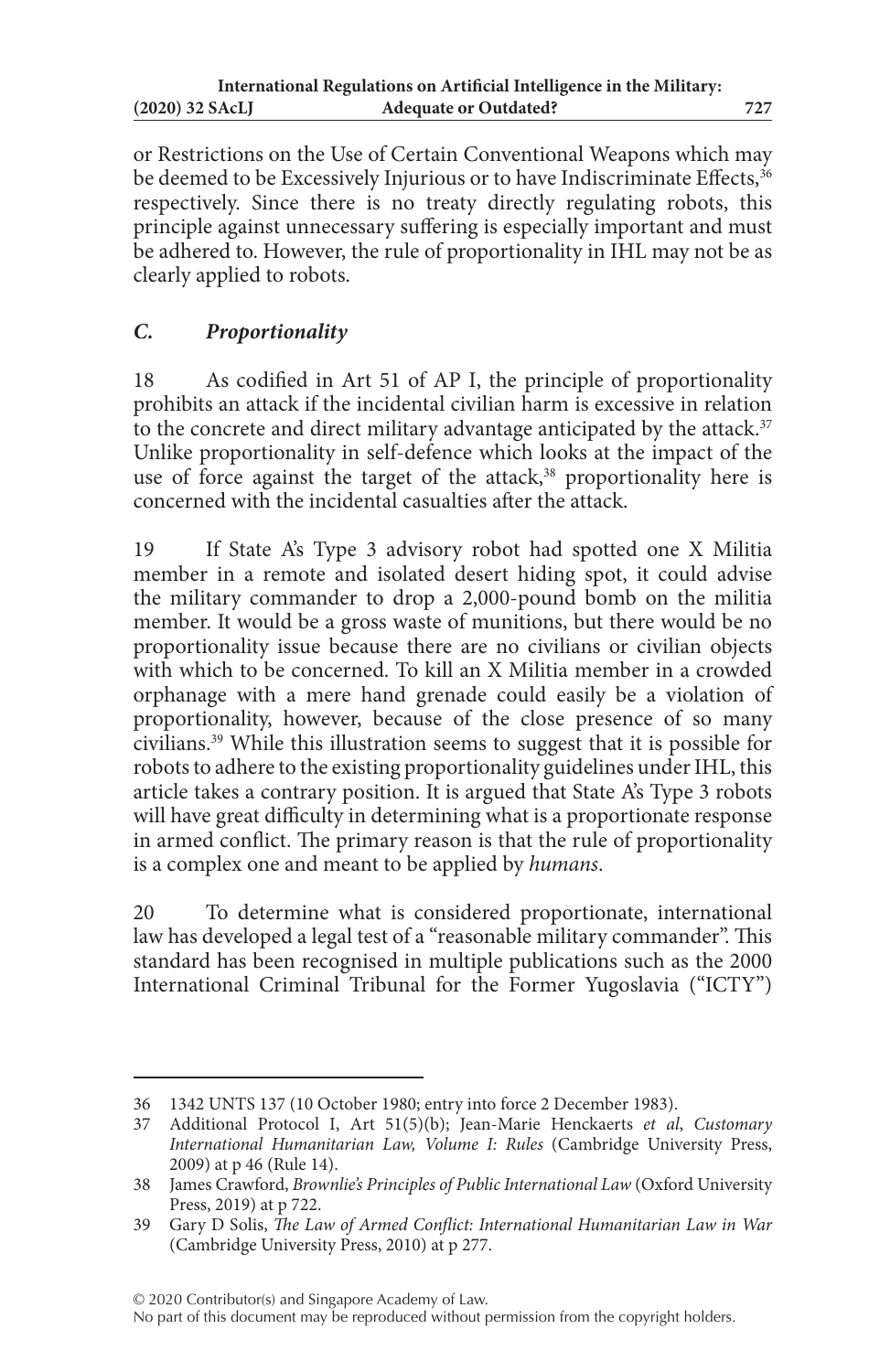Final Report to the Prosecutor,<sup>40</sup> a 2014 International Law Association Study Group report,<sup>41</sup> and a 2016 Human Rights Watch report.<sup>42</sup>

# 21 In *Prosecutor v Galić*,<sup>43</sup> the ICTY held that:<sup>44</sup>

In determining whether an attack was proportionate it is necessary to examine whether a reasonably well-informed person in the circumstances of the actual perpetrator, making reasonable use of the information available to him or her, could have expected excessive civilian casualties to result from the attack.

The reference to the "circumstances of the actual perpetrator" alludes to the military commander as he is usually the one responsible for authorising an attack.

22 Moreover, looking at the language of Art 51 of AP I – it refers to "anticipated" military advantage and "expected" injury to civilians. This careful choice of words shows that the analysis must be taken in a prospective manner from the viewpoint of the commander at the time of the attack.45 Currently, we can analyse if the commander should have expected excessive civilian casualties relative to the military advantage he anticipated gaining, based on what he knew or should have known at the time of the decision to attack. However, it is unlikely that robots will follow this same thought process. Even if robots could think like a military commander, humans would not be able to tell.

23 At present, there are two commonly known forms of AI: symbolic and connectionist. For symbolic AI, the rules are created by humans and then coded into a program.<sup>46</sup> In contrast, for connectionist AI, the programmer does not specify the rules beforehand. The network "discovers the rules from training data"47 and goes through machine

<sup>40</sup> United Nations International Criminal Tribunal for the Former Yugoslavia, "Final Report to the Prosecutor by the Committee Established to Review the NATO Bombing Campaign Against the Federal Republic of Yugoslavia" (2000) 39 *International Legal Materials* 1257 at 1271.

<sup>41</sup> International Law Association Study Group on the Conduct of Hostilities in the 21st Century, "The Conduct of Hostilities and International Humanitarian Law: Challenges of 21st Century Warfare" (2017) 93 *International Law Studies* 322 at 369.

<sup>42</sup> Bonnie Docherty *et al*, "Making the Case: The Dangers of Killer Robots and the Need for a Preemptive Ban" *Human Rights Watch* (9 December 2016).

<sup>43</sup> IT-98-29-T, Trial Judgment and Opinion (5 December 2003).

<sup>44</sup> *Prosecutor v Galić* IT-98-29-T, Trial Judgment and Opinion (5 December 2003) at para 58.

<sup>45</sup> Laurie Blank *et al*, *International Law and Armed Conflict: Fundamental Principles and Contemporary Challenges in the Law of War* (Wolters Kluwer, 2016) at p 204.

<sup>46</sup> Pathmind website https://pathmind.com/wiki/symbolic-reasoning (accessed 16 August 2019).

<sup>47</sup> Josef Bajada, "Symbolic *vs* Connectionist AI" *Towards Data Science* (8 April 2019).

No part of this document may be reproduced without permission from the copyright holders.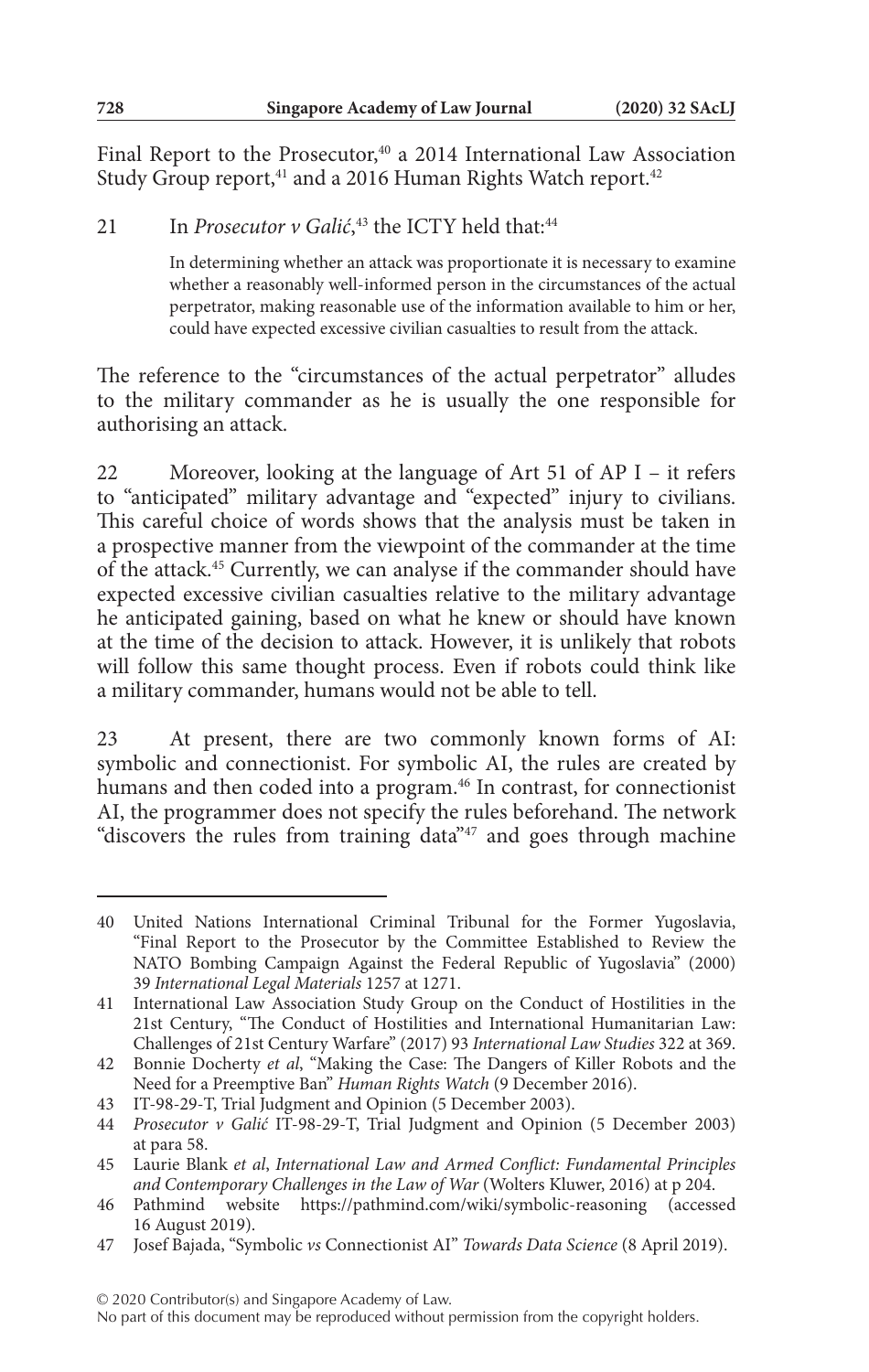learning. There are already algorithms which have capitalised on the strengths of both connectionist and symbolic reasoning like AlphaGo, the computer program that plays Go.<sup>48</sup> It is assumed that future military robots will incorporate both symbolic and connectionist AI as well. However, even with both forms of AI, it is unlikely that robots can undertake a proportionality analysis.

24 First, it is very difficult to code the rule of proportionality into robots as every analysis is very context-specific and cannot be simplified into a series of calculations. It is also tough to put a value on "military advantage" and "civilian lives".49 Calculations may sometimes be possible, for example, when a planned attack will destroy a military target where 100 enemy combatants are present and is expected to cause the death of three civilians. But often, the expected military advantage and collateral damage are dissimilar, for example, in armed conflict, when the expected destruction of vital civilian infrastructure needs to be compared to the destruction of one enemy tank with four enemy soldiers.<sup>50</sup> Then, the autonomous weapon would be conducting a futile exercise of comparing apples and oranges.

25 Secondly, if a robot relies solely on inputted training data, it is highly unlikely that a robot could immediately learn to handle the infinite number of scenarios it might face.<sup>51</sup> Today's neural networks require large volumes of training data to be effective.<sup>52</sup> Since the introduction of the UN Charter,<sup>53</sup> there have been slightly over 60 incidents which are internationally recognised as qualifying as armed attacks.<sup>54</sup> Hence, there is a lack of training data for the military robots to determine what qualifies as a reasonable response in light of the military advantage gained. There is thus a need for the robot to continuously learn from new and real-world data.

<sup>48</sup> Michael Fu, "AlphaGo and Monte Carlo Tree Search: The Simulation Optimization Perspective" in *Proceedings of the 2016 Winter Simulation Conference* (Theresa M Roeder *et al* eds) (IEEE Press, 2016).

<sup>49</sup> United Nations General Assembly, *Report of the Special Rapporteur on Extrajudicial, Summary or Arbitrary Executions, Christof Heyns* UN Doc A/HRC/23/47 (9 April 2013) at para 56.

<sup>50</sup> Jeroen Van Den Boogaard, "Proportionality and Autonomous Weapons Systems" (2015) 6 *Journal of International Humanitarian Legal Studies* 247 at 268.

<sup>51</sup> Bonnie Docherty, "Losing Humanity: The Case against Killer Robots" *Human Rights Watch* (19 November 2012).

<sup>52</sup> Marta Garnelo & Murray Shanahan, "Reconciling Deep Learning with Symbolic Artificial Intelligence: Representing Objects and Relations" (2019) 29 *Current Opinion in Behaviorial Sciences* 17 at 17.

<sup>53</sup> 1 UNTS XVI (26 June 1945; entry into force 24 October 1945).

<sup>54</sup> Tom Ruys *et al*, *The Use of Force in International Law: A Case-Based Approach* (Oxford University Press, 2018).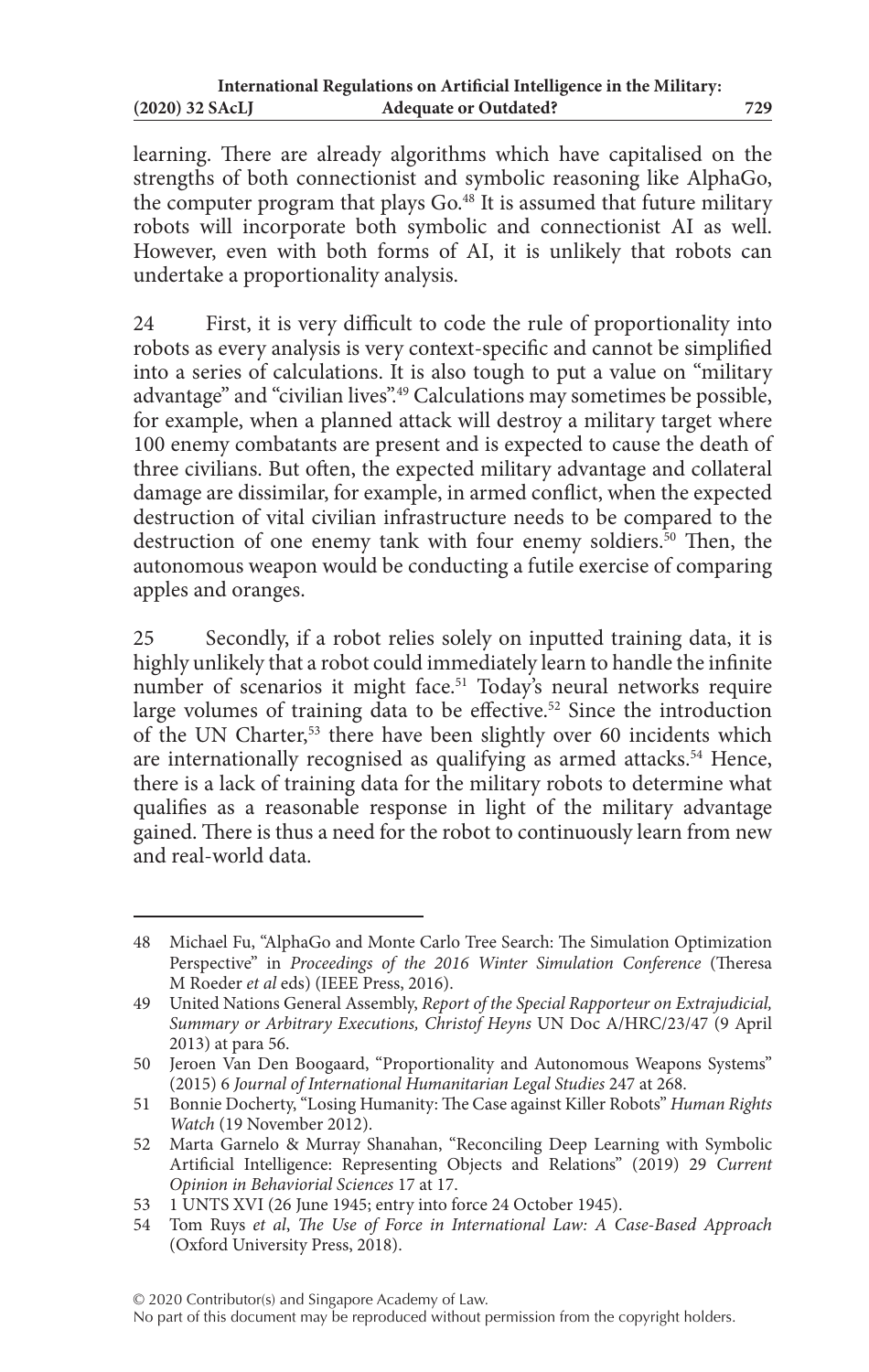26 Finally, it is impossible for humans to check the reasoning process of the robots as many machine-learning AI systems operate as "black boxes".<sup>55</sup> The systems can learn from experience by "memorising" successful solutions<sup>56</sup> but even their own designers may be unable to explain what internal process led to a particular output.57 It is thus impossible to use the principle of proportionality to evaluate State A's Type 3 robot.

27 Given the limitations of proportionality in setting a standard and regulating robots, State A is better off using robots to identify hostile targets and interpret signals that humans cannot, such as radar and sonar signals. Until the day when robots can think like humans,<sup>58</sup> or when humans can understand a robot's thought process,<sup>59</sup> robots will never be able to have regard to proportionality and advise on the means and methods of attack.

28 Alternatively, if robots were used to give advice, a stricter standard should apply to situations where an individual relies and acts upon advice given by a robot. A reasonable military commander is afforded a certain margin of appreciation in making decisions with regard to what constitutes acceptable collateral damage.<sup>60</sup> However, a robot is not subject to the same human fallibility (for example, being too emotional, making calculation errors).61 This stricter standard also ensures that the individual either must fully trust in the robot's programming or must have done sufficient checks to ensure the proposed attack would not violate the proportionality requirement.

<sup>55</sup> Marta Garnelo & Murray Shanahan, "Reconciling Deep Learning with Symbolic Artificial Intelligence: Representing Objects and Relations" (2019) 29 *Current Opinion in Behaviorial Sciences* 17 at 17.

<sup>56</sup> Armin Krishnan, *Killer Robots: Legality and Ethicality of Autonomous Weapons* (Routledge, 2009) at p 57.

<sup>57</sup> Jacob Turner, *Robot Rules: Regulating Artificial Intelligence* (Palgrave Macmillan, 2018) at p 325.

<sup>58</sup> Richard Waters, "Huge Computing Power 'Can Deliver Human-level AI in 5 Years'" *Financial Times* (3 August 2019).

<sup>59</sup> Matt Turek, "Explainable Artificial Intelligence (XAI)" *Defense Advanced Research Projects Agency* https://www.darpa.mil/program/explainable-artificial-intelligence (accessed 16 December 2019).

<sup>60</sup> Jeroen Van Den Boogaard, "Proportionality and Autonomous Weapons Systems" (2015) 6 *Journal of International Humanitarian Legal Studies* 247 at 278.

<sup>61</sup> Kenneth Payne, *Strategy, Evolution, and War: From Apes to Artificial Intelligence* (Georgetown University Press, 2018) at p 187.

No part of this document may be reproduced without permission from the copyright holders.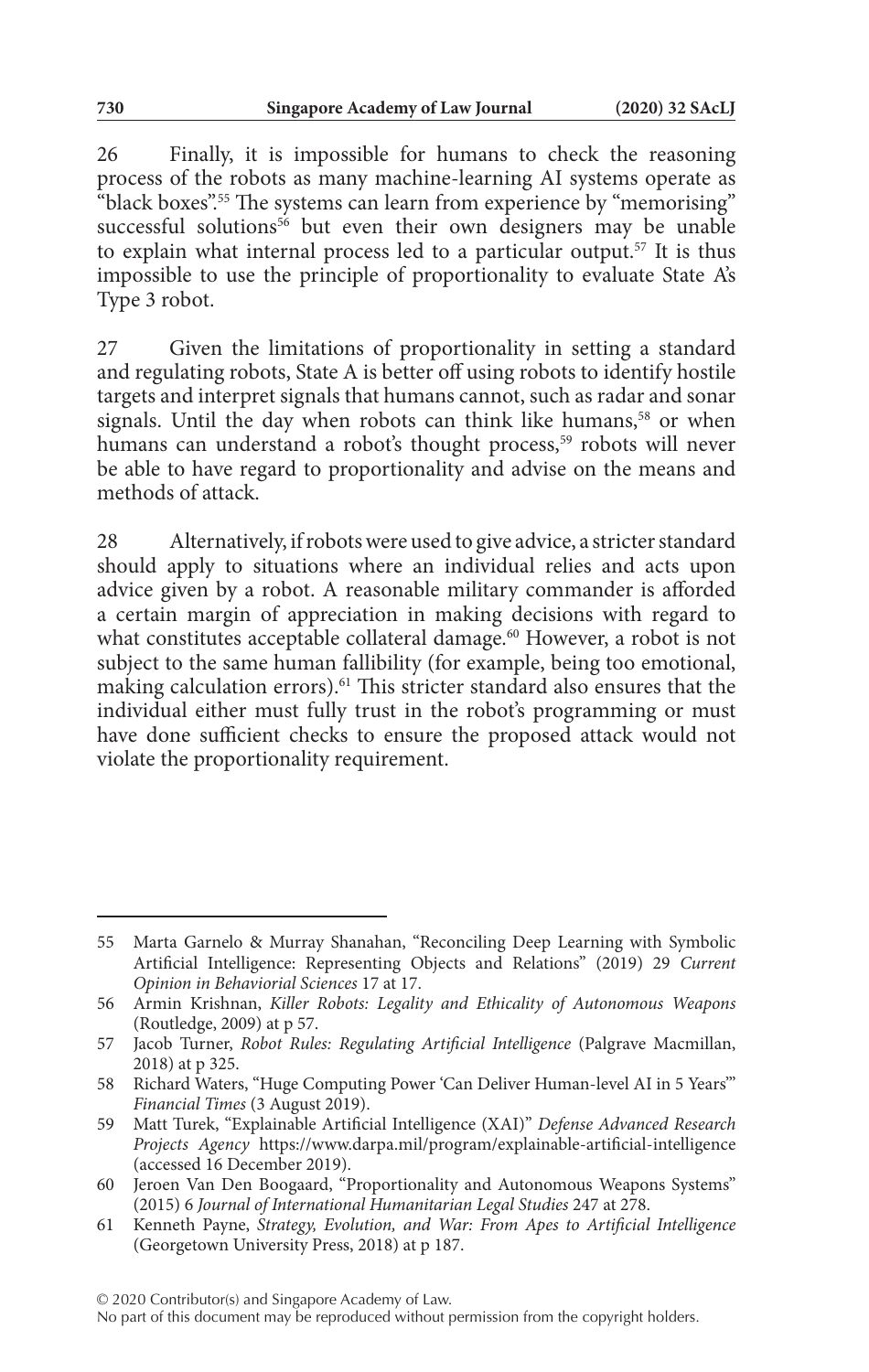# *D. Martens Clause*

29 The Martens Clause is found in Additional Protocols  $I<sup>62</sup>$  and II<sup>63</sup> to the Geneva Conventions and states that in cases "not covered by the law in force", persons remain under the protection of the "principles of humanity and the dictates of the public conscience". While some have argued that this clause is merely aspirational in nature, $64$  the ICJ has recognised this clause as an effective means of addressing the rapid evolution of military technology.<sup>65</sup>

30 Like other commentaries,<sup>66</sup> this article argues that the Martens Clause has a substantive component to it and requires new weapons to adhere to the two guiding principles of humanity and the dictates of public conscience.67 On the first principle, the ICJ has recognised that one basic consideration of humanity is the upholding of human dignity.<sup>68</sup> Under the "right to life" in international law, individuals are entitled to enjoy the right to "life with dignity"69 and not to be debased of one's honour and self-respect.70 Opponents of autonomous weapons have argued that delegating the decision to harm humans to fully autonomous weapons violates this entitlement.71 As for the second principle, the dictates of public conscience are opinions and values that shape the conduct of the parties to a conflict.<sup> $72$ </sup> Those who have raised ethical concerns over

<sup>62</sup> Additional Protocol I, Art 1(2).

<sup>63</sup> Protocol Additional to the Geneva Conventions of 12 August 1949 and relating to the Protection of Victims of Non-International Armed Conflicts (Protocol II) 1125 UNTS 609 (8 June 1977; entry into force 7 December 1978) Preamble.

<sup>64</sup> Yoram Dinstein, *Israel Yearbook on Human Rights* vol 49 (Martinus Dijhoff Publishers, 2019) at p 108; Antonio Cassese, "The Martens Clause: Half a Loaf or Simply Pie in the Sky" (2000) 11(1) *European Journal of International Law* 187 at 201–202.

<sup>65</sup> *Legality of the Threat or Use of Nuclear Weapons Advisory Opinion* (1996) ICJ Rep 226 at [78].

<sup>66</sup> Knut Dormann *et al*, *ICRC Commentary on the First Geneva Convention* (Cambridge University Press, 2016) at p 1187; Theodor Meron, "The Martens Clause, Principles of Humanity, and Dictates of Public Conscience" (2000) 94(1) Am J Int'l L 78 at 82–83.

<sup>67</sup> *Legality of the Threat or Use of Nuclear Weapons Advisory Opinion* (1996) ICJ Rep 226 at [74]–[84].

<sup>68</sup> *Corfu Channel* (*United Kingdom of Great Britain and Northern Ireland v Albania*) (1949) ICJ Rep 2 at 22.

<sup>69</sup> United Nations, Human Rights Committee, *General Comment No 36* UN Doc CCPR/C/GC/36 (3 September 2019) at paras 3, 26 and 62.

<sup>70</sup> *Prosecutor v Furundzjia*, IT-95-17/1-T, Trial Judgment (5 June 1998) at [183].

<sup>71</sup> United Nations General Assembly, *Report of the Special Rapporteur on Extrajudicial, Summary or Arbitrary Executions, Christof Heyns* UN Doc A/HRC/23/47 (9 April 2013) at para 89–97.

<sup>72</sup> Knut Dormann *et al*, *ICRC Commentary on the First Geneva Convention* (Cambridge University Press, 2016) at p 1186; Theodor Meron, "The Martens Clause, Principles *(cont'd on the next page)*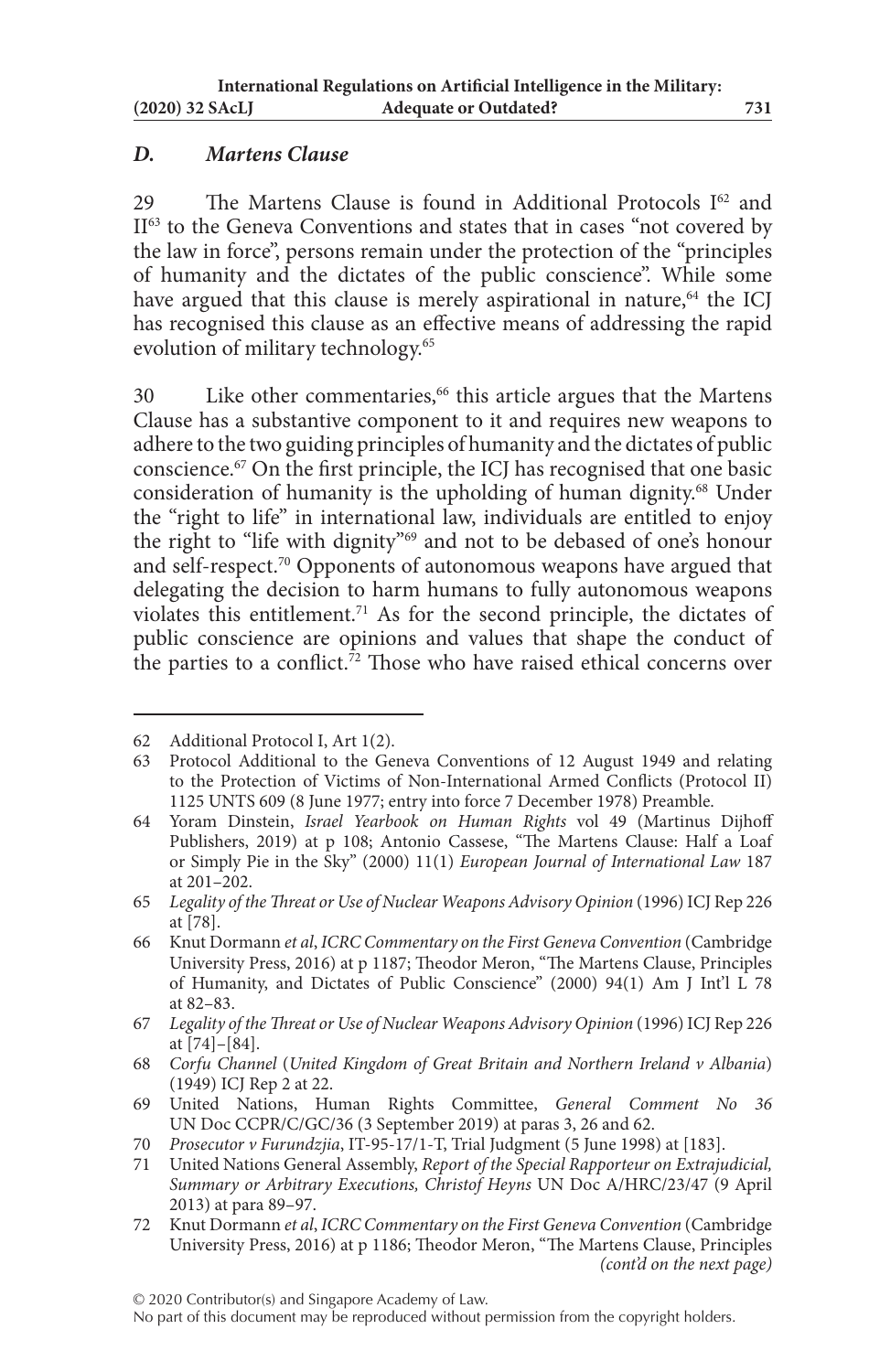allowing fully autonomous weapons to kill without human involvement include a UN Special Rapporteur and the International Committee of the Red Cross ( $\rm^{\tilde{c}}$ ICRC").<sup>73</sup> The collective belief is that the sanctity of life is disrespected when fully autonomous weapons are deployed against humans.<sup>74</sup>

31 However, the presence of the Martens Clause does not mean that fully autonomous weapons can never be deployed. As mentioned, the Martens Clause applies to protect persons in cases "not covered by the law in force". Hence, State A should only be considering the principle of humanity and the dictates of public conscience if it finds that the other rules of IHL had failed to regulate fully autonomous weapons. As earlier argued,75 there is no problem with a robot adhering to the principles of distinction and avoiding unnecessary suffering. State A's Type 1 robots would be lawful if deployed in the correct environment while its Type 2 robots are clearly unlawful. The Martens Clause would thus not need to come into play. It is accepted that based on current AI technology, the Type 3 robots cannot be clearly evaluated by the principle of proportionality. But as AI develops, it is possible that robots will be able to think like humans. Therefore, for the most part, robots can be assessed by the same IHL principles which govern other weapons.

### **III. Weapons review obligation in international humanitarian law**

32 Thus far, this article has discussed whether fully autonomous robots can be adequately regulated by specific rules in IHL. However, when exactly do states have to check for a weapon's compliance with these IHL rules? The answer is found in Art 36 of AP I:76

of Humanity, and Dictates of Public Conscience" (2000) 94(1) Am J Int'l L 78 at 82–83.

<sup>73</sup> International Committee of the Red Cross, "ICRC views on LAWS, Ethics and Autonomous Weapon Systems: An Ethical Basis for Human Control?" (3 April 2018) <https://www.icrc.org/en/document/ethics-and-autonomous-weaponsystems-ethical-basis-human-control> (accessed 27 July 2019); Theodor Meron, "The Martens Clause, Principles of Humanity, and Dictates of Public Conscience" (2000) 94(1) Am J Int'l L 78 at 85.

<sup>74</sup> International Committee of the Red Cross, "ICRC Views on LAWS, Ethics and Autonomous Weapon Systems: An Ethical Basis for Human Control?" (3 April 2018) <https://www.icrc.org/en/document/ethics-and-autonomous-weaponsystems-ethical-basis-human-control> (accessed 27 July 2019); Theodor Meron, "The Martens Clause, Principles of Humanity, and Dictates of Public Conscience" (2000) 94(1) Am J Int'l L 78 at 85.

<sup>75</sup> See paras 10–14 and 15–17 above.

<sup>76</sup> Additional Protocol I, Art 36.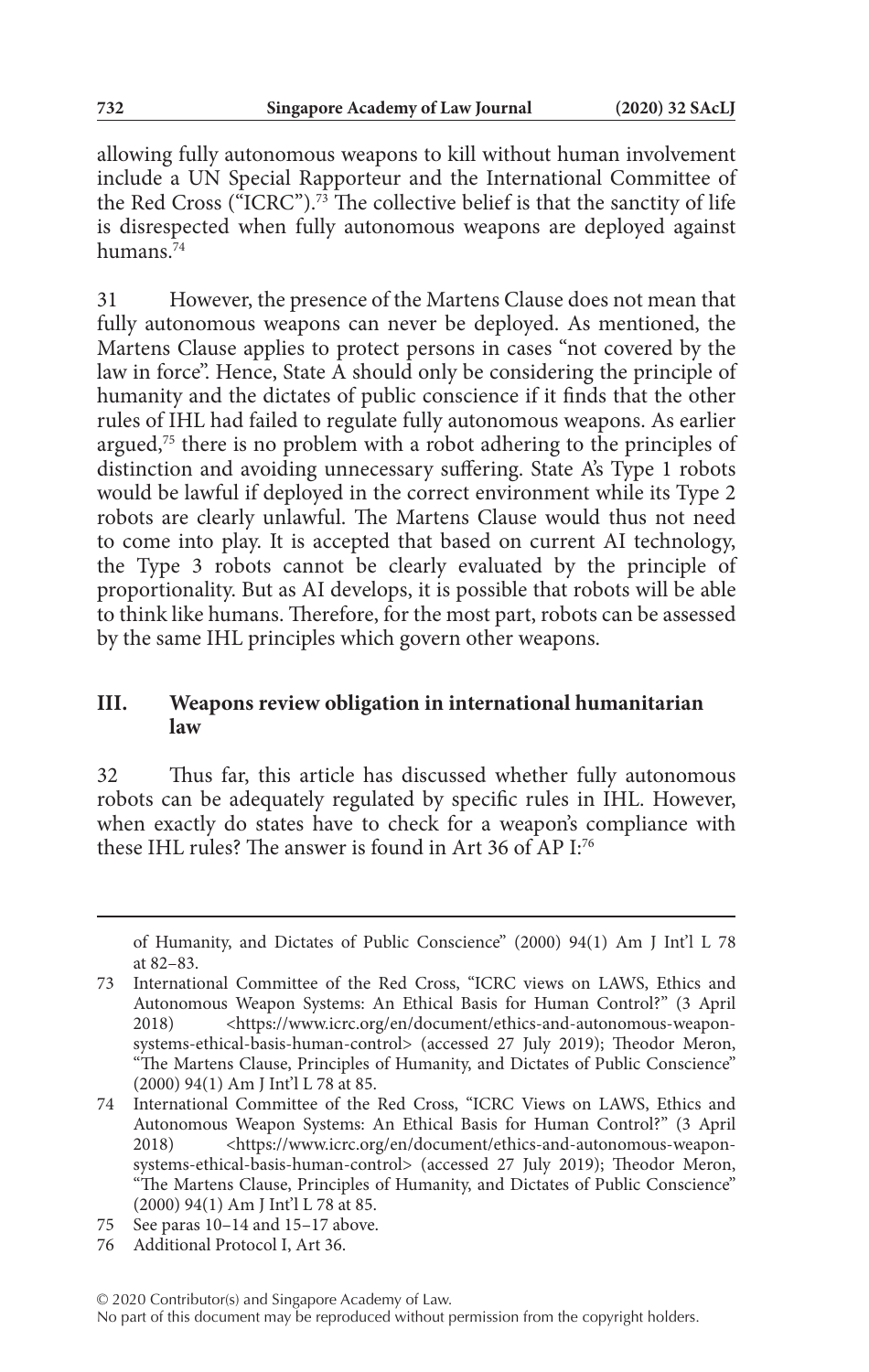In the study, development, acquisition or adoption of a new weapon, means or method of warfare, a High Contracting Party is under an obligation to determine whether its employment would, in some or all circumstances, be prohibited by this Protocol or by any other rule of international law applicable to the High Contracting Party.

33 To keep up with constant and rapid evolution of weapons, public international law requires states to conduct legal reviews of new weapons *before their use*. 77 This obligation is breached when the envisaged use of the new weapon breaches public international law binding on the state (including IHL).<sup>78</sup> A failure to carry out the Art 36 weapons review renders a state party internationally responsible for a breach of its obligations *vis-à-vis* the other parties to AP I. However, this article argues that the current weapons review obligation contained in Art 36 of AP I is (a) limited in its effectiveness in ensuring the legality of fully autonomous weapons; and (b) proposes a solution to encourage more states to conduct comprehensive weapons reviews.

# *A. Limitations to weapons review*

34 There are four limitations to the effectiveness of Art 36. First, this legal review is only mandatory for the 174 state parties to AP I.79 As the extent to which states comply with Art 36 is not clear, $80$  commentators are divided over whether the Art 36 weapons review is a rule of international custom and binding on all states.<sup>81</sup> A rule of international custom must

<sup>77</sup> International Committee of the Red Cross, "A Guide to the Legal Review of New Weapons, Means and Methods of Warfare: Measures to Implement Article 36 of Additional Protocol I of 1977" (2006) 88 *International Review of the Red Cross* 931 at 933.

<sup>78</sup> International Committee of the Red Cross, "A Guide to the Legal Review of New Weapons, Means and Methods of Warfare: Measures to Implement Article 36 of Additional Protocol I of 1977" (2006) 88 *International Review of the Red Cross* 931 at 933; Claude Pilloud *et al*, *Commentary on the Additional Protocols of 8 June 1977 to the Geneva Conventions of 12 August 1949* (Martinus Nijhoff Publishers, 1987) at para 1469.

<sup>79</sup> Parties to Additional Protocol I of the Geneva Convention https://treaties.un.org/ Pages/showDetails.aspx?objid=08000002800f3586 (accessed 23 July 2019).

<sup>80</sup> Marie Jacobsson, "Modern Weaponry and Warfare: The Application of Article 36 of Additional Protocol I by Governments" in *The Law of War in the 21st Century: Weaponry and the Use of Force* (Anthony Helm ed) (Naval War College Press, 2007) ch 9 at pp 184–185.

<sup>81</sup> Proponents of international custom: Michael Schmitt & Jeffrey Thurnher, "'Out of the Loop': Autonomous Weapon Systems and the Law of Armed Conflict" (2013) 4 Harv Nat'l Sec Journal 231 at 271; Darren Stewart, "New Technology and the Law of Armed Conflict" in *International Law and the Changing Character of War* (Raul Pedrozo & Daria Wollschlaeger eds) (Military Bookshop, 2011) ch 11 at p 283; Duncan Blake & Joseph Imburgia, "'Bloodless Weapons?' The Need to Conduct *(cont'd on the next page)*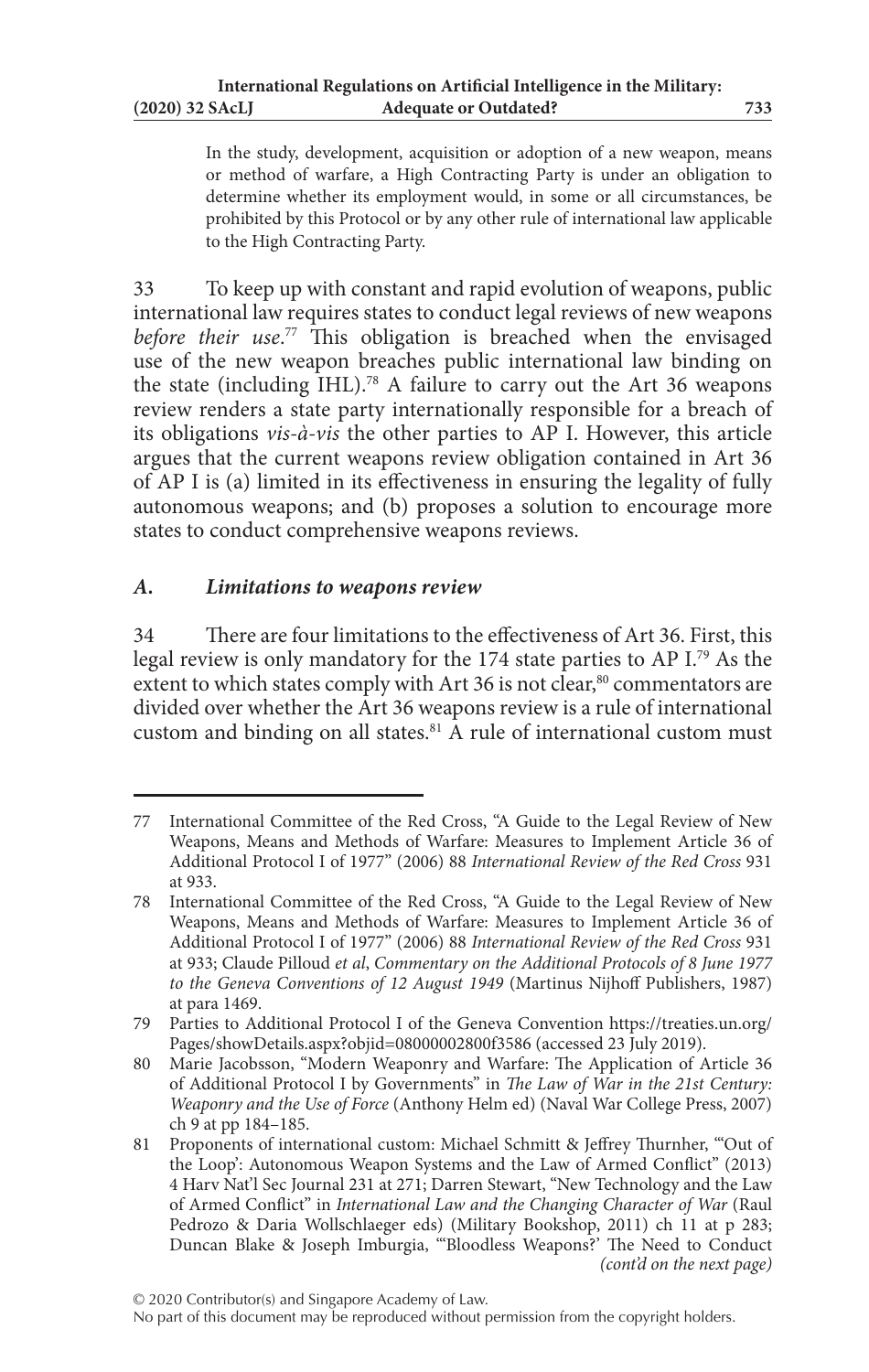be supported by widespread, consistent, and representative state practice and *opinio juris*. 82

35 However, in November 2015, the Stockholm International Peace Research Institute determined that "only a limited number of states are known to have a weapons review mechanism in place".83 Ten states appear to have formal review processes, the details of which are publicly available: Australia, Belgium, Germany, the Netherlands, New Zealand, Norway, Sweden, Switzerland, the UK, and the US.84 Interestingly, the US conducts weapons reviews even though it is not a party to the AP I. There are other states that have indicated that they may have informal or formal review processes but have not made sufficient information available to determine whether this is the case. They are Austria, Brazil, Canada, Croatia, Czech Republic, Denmark, Finland, France, Mexico, Poland, Portugal, Russian Federation and South Africa.<sup>85</sup> Therefore, this article agrees that it is difficult to conclude if the obligation in Art 36 of AP I is part of international custom.

36 Secondly, Art 36 fails to encourage a sense of accountability. Article 36 reviews are national procedures beyond any kind of international oversight, and there only exists soft guidelines from the ICRC.86 Further, "other contracting States have no possibility of verifying

Legal Reviews of Certain Capabilities and the Implications of Defining Them as 'Weapons'" (2010) 66 *Air Force Law Review* 157 at 161; International Committee of the Red Cross, "A Guide to the Legal Review of New Weapons, Means and Methods of Warfare: Measures to Implement Article 36 of Additional Protocol I of 1977" (2006) 88 *International Review of the Red Cross* 931 at 933. Opponents of international custom: Natalia Jevglevskaja, "Weapons Review Obligation under Customary International Law" (2018) 94 *International Law Studies* 186 at 220; Chantal Grut, "The Challenge to Autonomous Lethal Robotics to International Humanitarian Law" (2013) 18 *Journal of Conflict & Security Law* 5 at 10.

<sup>82</sup> *North Sea Continental Shelf* [1969] ICJ Rep 3 at [77].

<sup>83</sup> Vincent Boulanin, "Implementing Article 36 Weapon Reviews in the Light of Increasing Autonomy in Weapons Systems" *Stockholm International Peace Research Institute* (November 2015).

<sup>84</sup> Vincent Boulanin & Maaike Verbru, "SIPRI Compendium on Article 36 Reviews" *Stockholm International Peace Research Institute* (December 2017); Isabelle Daoust *et al*, "New Wars, New Weapons? The Obligation of States to Assess the Legality of Means and Methods of Warfare" (2010) 84 *International Review of the Red Cross* 345 at 359.

<sup>85</sup> Brian Rappert *et al*, "The Roles of Civil Society in the Development of Standards around New Weapons and Other Technologies of Warfare" (2012) 94 *International Review of the Red Cross* 765 at 781.

<sup>86</sup> International Committee of the Red Cross, "A Guide to the Legal Review of New Weapons, Means and Methods of Warfare: Measures to Implement Article 36 of Additional Protocol I of 1977" (2006) 88 *International Review of the Red Cross* 931.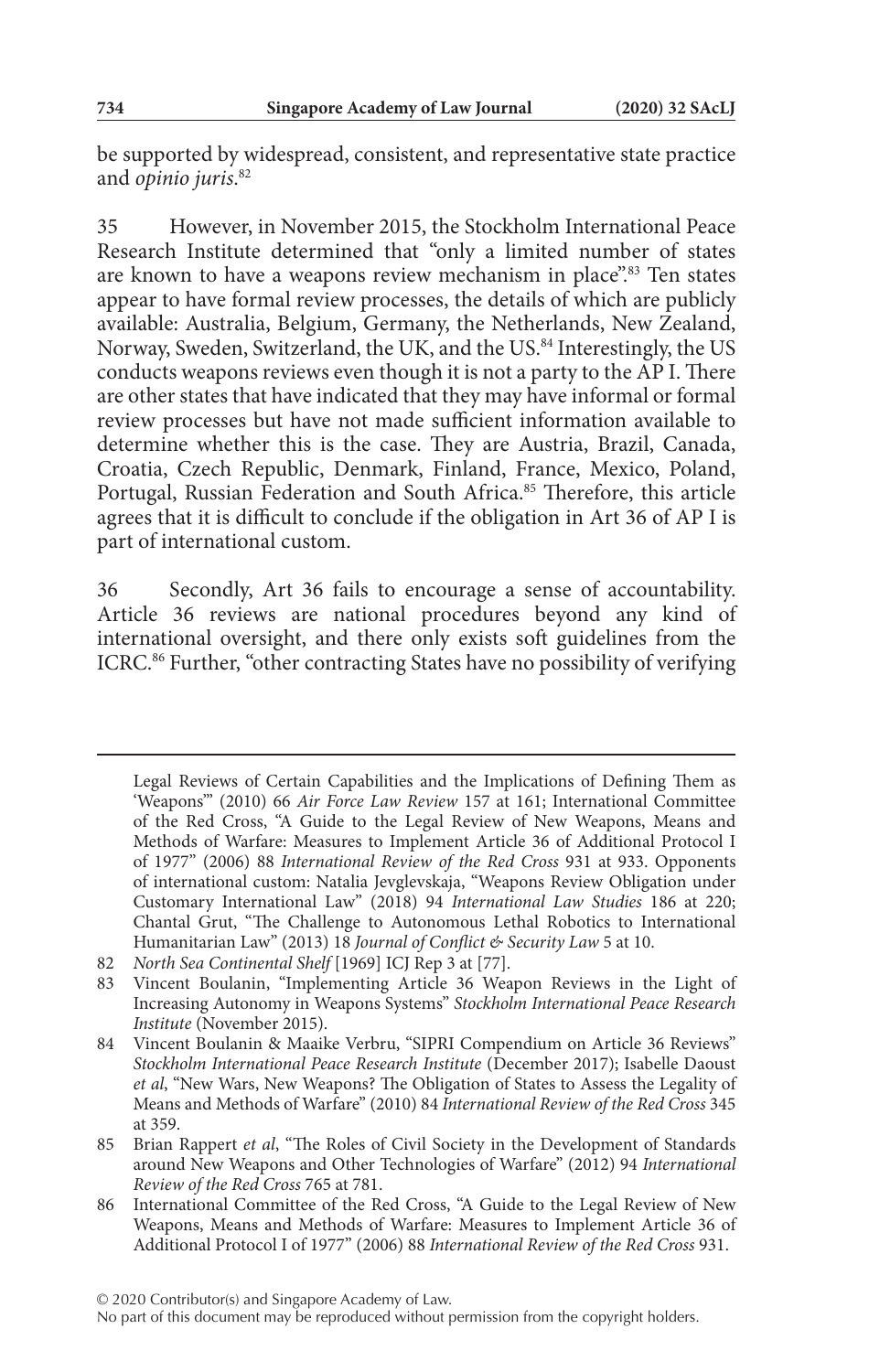whether the obligation laid down [in Art 36] is complied with".<sup>87</sup> In accordance with Art 84 of AP I, other state parties to the Protocol may ask to be informed about the *procedure* for legal review. However, there is no requirement for states to publish the *results* of their national reviews and states generally restrict access to them.<sup>88</sup> Without more transparency, national review processes might just become a means to legitimise all sorts of weapons, rather than to filter out unlawful systems.<sup>89</sup>

37 Thirdly, there is a low likelihood of repercussions for non-compliance. In theory, if a weapons review is not carried out, the state will be responsible in any case for any wrongful damage ensuing,<sup>90</sup> and likely asked to give compensation.<sup>91</sup> However, this punishes the state for the wrongful use of force or deployment of the weapon. No state has been punished for failing to carry out a *domestic review* of new weapons. This article argues that if a state is found to possess weapons already deemed unlawful under IHL, the ICJ could order cessation<sup>92</sup> and all the state's research and development effort would be wasted. This threat of cessation would be the only factor motivating states to comply with the weapons review requirement.

38 The final limitation is especially relevant to the use of advanced robots in the military: the lack of resources to conduct testing. Evaluation of performance and the level of risk associated with the use of a weapon must be done in the context of various realistic operational scenarios. The more complex the operating environment, the harder and more expensive it becomes to create a representative and realistic scenario for the purpose of testing and evaluation.<sup>93</sup> For robots built on neural

<sup>87</sup> Antonio Cassese, "Means of Warfare: The Traditional and the New Law" in *The Human Dimension of International Law: Selected Papers of Antonio Cassese* (Paola Gaeta & Salvatore Zappalà eds) (Oxford University Press, 2008) ch 10 at p 232.

<sup>88</sup> Natalia Jevglevskaja, "Weapons Review Obligation under Customary International Law" (2018) 94 *International Law Studies* 186 at 199. Many organisations have appealed to states to be more open about their procedures: see "Call for Increased Transparency in UK Weapons Reviews" *Article 36* (27 February 2012); see also Darren Stewart, "New Technology and the Law of Armed Conflict" (2011) 87 *International Law Studies* 271 at 284.

<sup>89</sup> *Report of the 2016 Informal Meeting of Experts on Lethal Autonomous Weapons Systems (LAWS)* CCW/CONF.V/2 (10 June 2016) at para 50.

<sup>90</sup> Claude Pilloud *et al*, *Commentary on the Additional Protocols of 8 June 1977 to the Geneva Conventions of 12 August 1949* (Martinus Nijhoff Publishers, 1987) at para 1466.

<sup>91</sup> Additional Protocol I, Art 91.

<sup>92</sup> *Draft Articles on Responsibility of States for Internationally Wrongful Acts with Commentaries* UN Doc A/56/10 (2001) Art 30.

<sup>93</sup> Vincent Boulanin & Maaike Verbruggen, "Article 36 Reviews: Dealing with the Challenges Posed by Emerging Technologies" *Stockholm International Peace Research Institute* (December 2017).

No part of this document may be reproduced without permission from the copyright holders.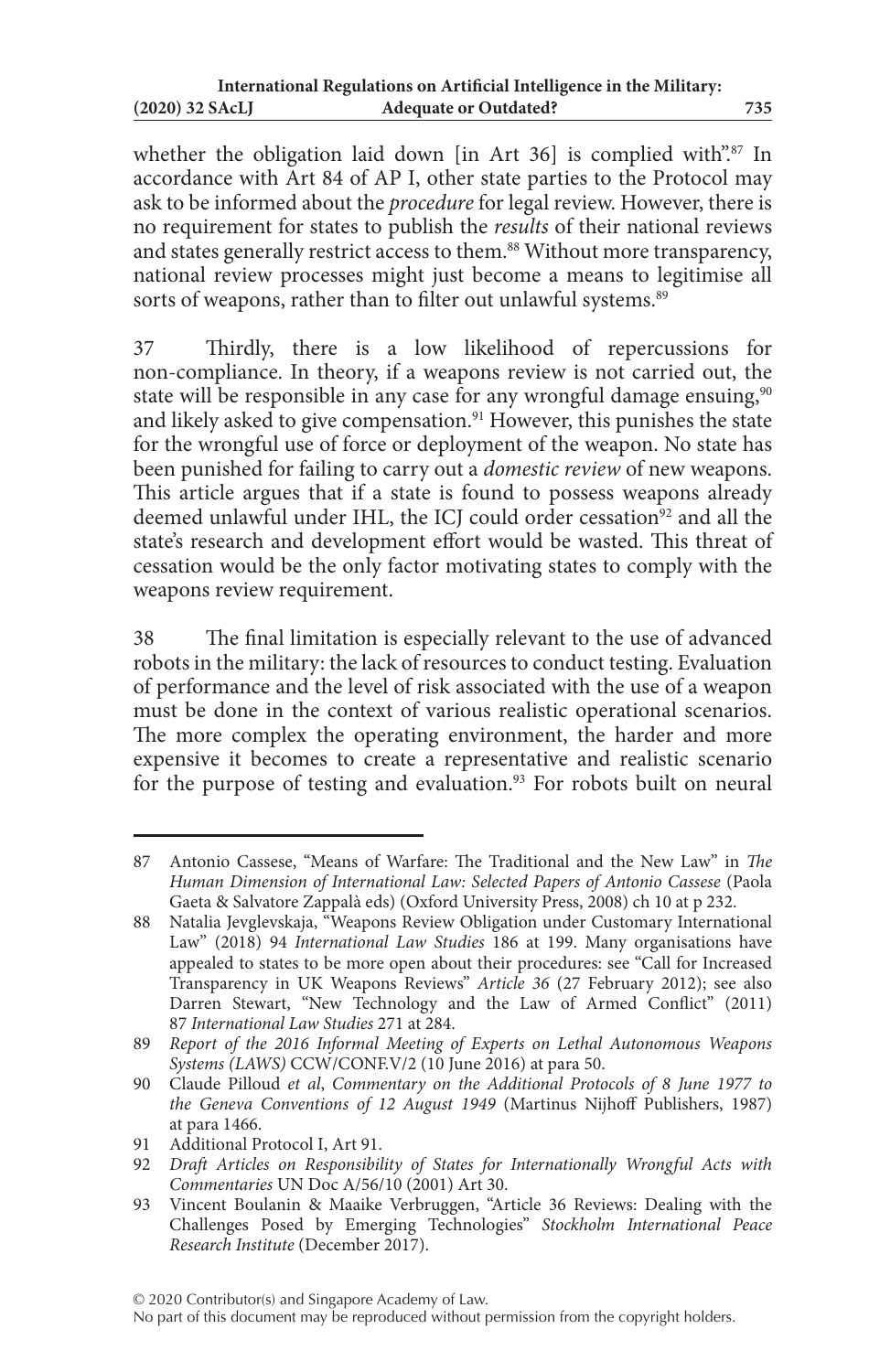networks, the procedure will be extremely complex. A neural network of nodes learns by being provided data from which the system will generalise conclusions and develop rules.<sup>94</sup> In a machine learning system, there may be hundreds of millions of nodes and weighted values.<sup>95</sup> There may even be instances of robots working on top of other systems. Consequently, conducting a weapons review of robots will be extremely expensive and states might not always have the resources to fund, or the expertise to conduct, the necessary types of testing and evaluation.<sup>96</sup> This is especially true for states who did not develop the weapon but purchased the technology from a third party.<sup>97</sup>

#### *B. Proposed solution*

39 To combat the limitations previously discussed, this article proposes the creation of a committee under the ICRC which currently receives its mandate from the four Geneva Conventions of 1949 and AP I. It is noted that in various states, weapons reviews are often conducted by not only the Ministry of Defence or the armed forces but also a variety of experts from other fields, including medical, technical, and environmental experts.98 Similarly, here, a multidisciplinary approach should be adopted. The committee should consist of lawyers experienced in IHL, military experts, weapon designers and health professionals. This committee should not be evaluating the new weapons of each country as this is administratively burdensome and is essentially performing a state's obligation for them. Instead, the committee should receive the results of each weapons review and scrutinise them. If this committee is indeed set up, there may be a need for the state parties to AP I to sign an agreement<sup>99</sup> acknowledging that the Art 36 obligation includes a duty to submit testing results to the ICRC. This will then ameliorate the problem of accountability.

<sup>94</sup> Larry Hardesty, "Explained: Neural Networks" *MIT News* (14 April 2017).

<sup>95</sup> James Farrant & Christopher Ford, "Autonomous Weapons and Weapon Reviews: The UK Second International Weapon Review Forum" (2017) 93 Int'l L Stud 389 at 401.

<sup>96</sup> Vincent Boulanin & Maaike Verbruggen, "Article 36 Reviews: Dealing with the Challenges Posed by Emerging Technologies" *Stockholm International Peace Research Institute* (December 2017).

<sup>97</sup> Vincent Boulanin, "Implementing Article 36 Weapon Reviews in the Light of Increasing Autonomy in Weapons Systems" *Stockholm International Peace Research Institute Insights on Peace and Security* (November 2015).

<sup>98</sup> International Committee of the Red Cross, "A Guide to the Legal Review of New Weapons, Means and Methods of Warfare: Measures to Implement Article 36 of Additional Protocol I of 1977" (2006) 88 *International Review of the Red Cross* 931 at 950–951.

<sup>99</sup> Vienna Convention on the Law of Treaties 1155 UNTS 331 (23 May 1969; entry into force 27 January 1980) Art 31(3)(a).

No part of this document may be reproduced without permission from the copyright holders.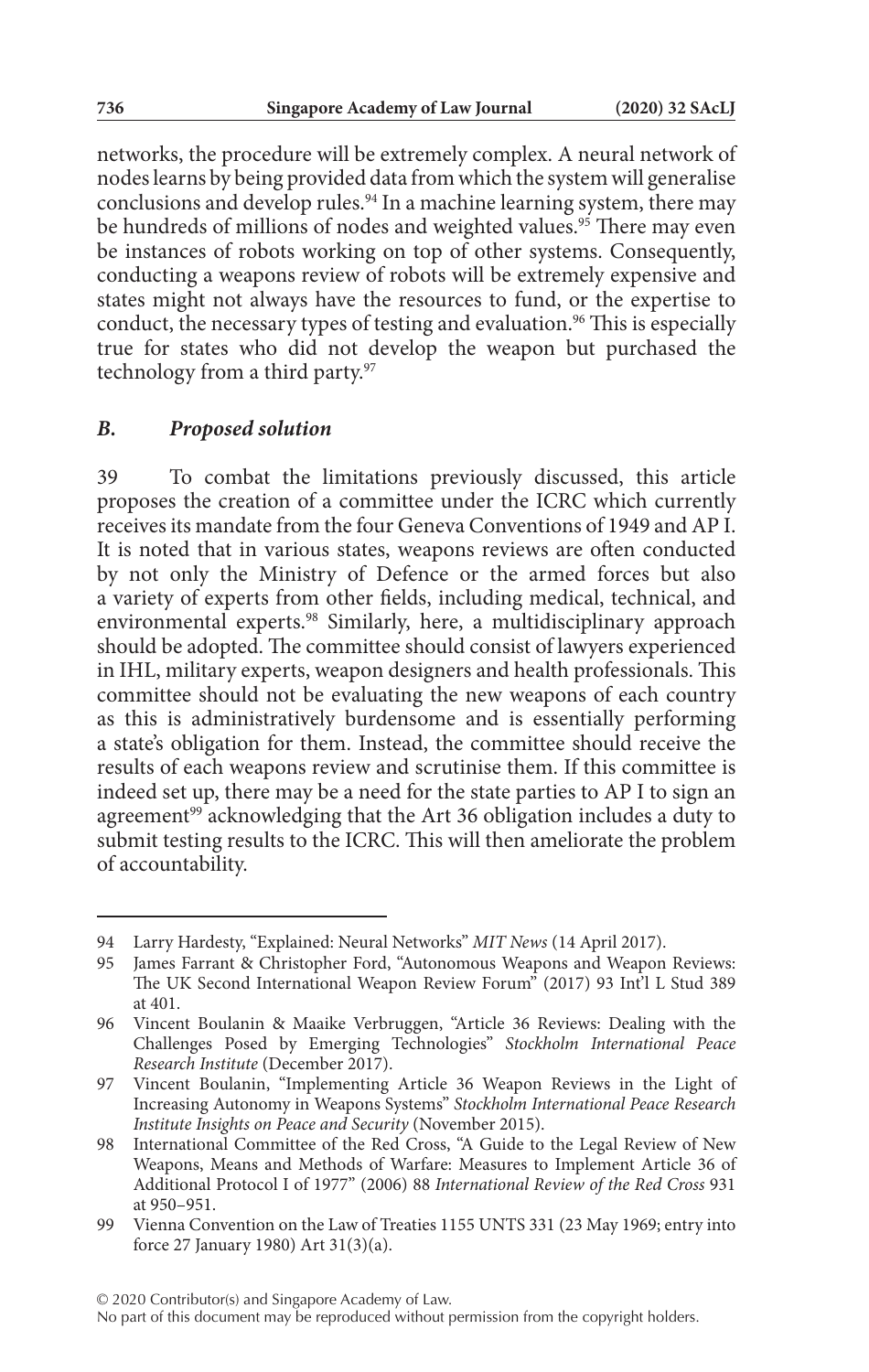40 In the initial stages, this committee can rely on the ICRC's guide<sup>100</sup> to implementing Art 36 of AP I and consider if the tests conducted by each state were sufficiently comprehensive and reliable. If the committee is not satisfied with the tests, it can ask the state to conduct additional testing to prove that the new weapon complies with the basic IHL principles. This solution preserves the flexibility in which countries approach their obligations under Art 36. Each state is still able to determine how such a testing process can best be integrated into its own weapons acquisition process, a key factor for the successful implementation of Art 36.101

41 This committee could also maintain a database of all weaponstesting results from each state. This will enable states to cut costs when testing new robots. For example, there is no longer a need for two states to conduct their own separate tests when they both plan to buy a fully autonomous weapon from the same manufacturer. The committee can publish a list of approved weapons, means, or methods of warfare on a platform accessible to all states to ensure that there is no repeat testing. Further, the committee can facilitate international co-operation in the field of testing and evaluation for states through the sharing of best practices.<sup>102</sup> This will ultimately bring down testing costs.<sup>103</sup>

42 However, it is noted that many states wish to keep the results of their weapons review confidential, citing national security concerns.104 The proposed committee should respect this and keep the results of each weapons review confidential unless the specific state opts to make this information accessible to other states. Robots are just like any other new weapon. If this solution is implemented, the weapons review obligation will be effective in preventing states from developing or acquiring robots which fail to adhere to the basic principles of IHL.

<sup>100</sup> International Committee of the Red Cross, "A Guide to the Legal Review of New Weapons, Means and Methods of Warfare: Measures to Implement Article 36 of Additional Protocol I of 1977" (2006) 88 *International Review of the Red Cross* 931.

<sup>101</sup> Justin McClelland, "The Review of Weapons in Accordance with Article 36 of Additional Protocol I" (2003) 85 *International Review of the Red Cross* 397 at 414.

<sup>102</sup> *Report of the 2016 Informal Meeting of Experts on Lethal Autonomous Weapons Systems (LAWS)* UN Doc CCW/CONF.V/2 (10 June 2016) at para 51.

<sup>103</sup> Vincent Boulanin, "Implementing Article 36 Weapon Reviews in the Light of Increasing Autonomy in Weapons Systems" *Stockholm International Peace Research Institute Insights on Peace and Security* (November 2015).

<sup>104</sup> Michael Meier, "Lethal Autonomous Weapons Systems – Is It the End of the World as We Know It … Or Will We Be Just Fine?" in *Complex Battlespaces: The Law of Armed Conflict and the Dynamics of Modern Warfare* (Winston Williams & Christopher Ford eds) (Oxford University Press, 2018) ch 10 at p 302.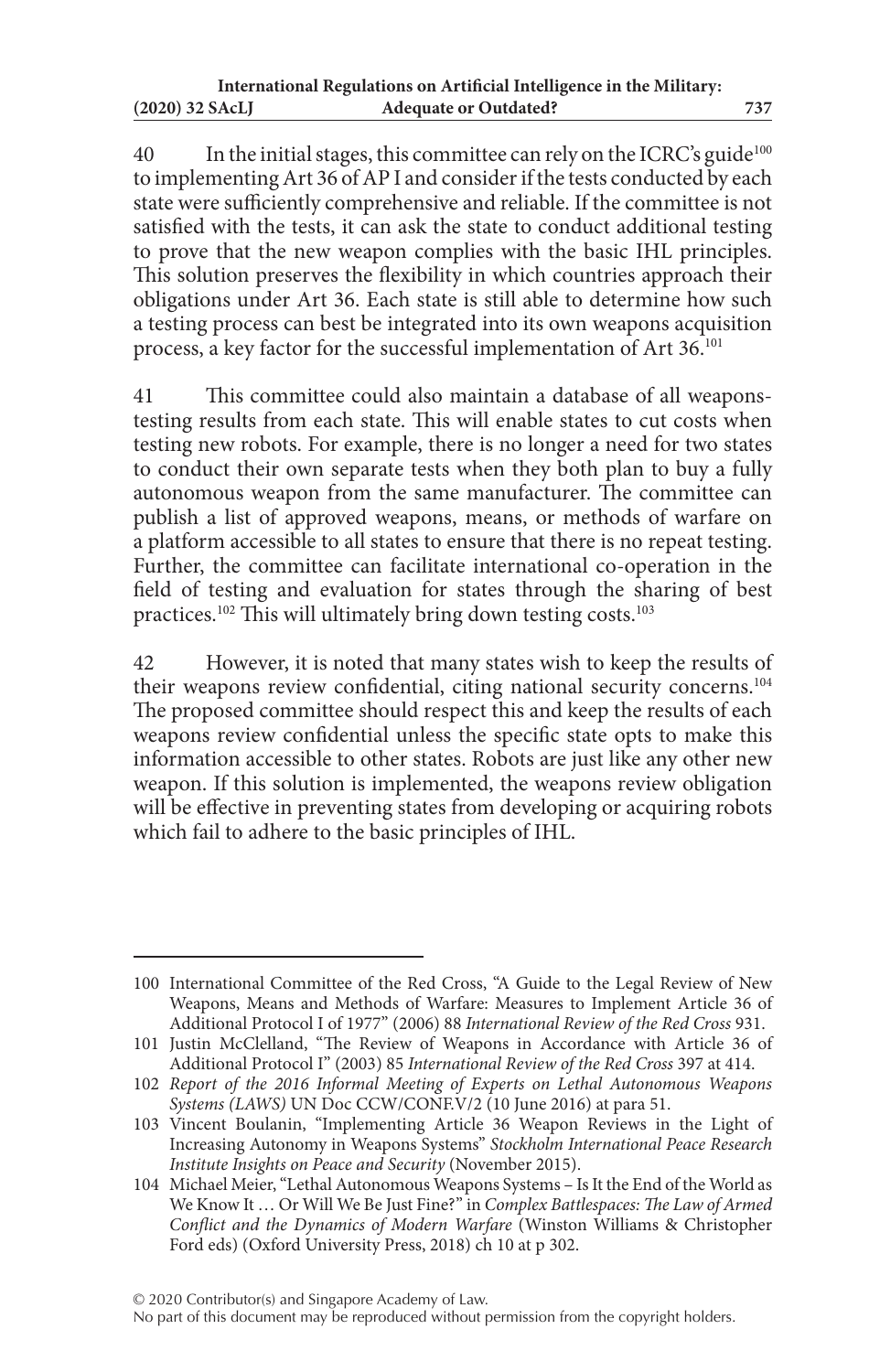## **IV. Accountability for mishaps**

## *A. State responsibility*

43 Assuming that a military robot has successfully passed the domestic weapons review, this robot would be deployed by the state. Since these robots are capable of making their own decisions, who would be responsible for any unlawful use of force? This article argues that it is possible for the state to be responsible for the robots' actions.

44 To aid in our analysis, let us consider the following scenarios:

(a) A robot with machine learning capabilities chose its own targets and the attack could have been but was not stopped by State A's military personnel.

(b) A robot with advanced processing and analytical abilities gave advice to State A's military commander and the commander acted on that advice.

(c) A fully autonomous robot was programmed to fire at incoming missiles but misfired once and hit a civilian aircraft.

(d) A sudden blizzard caused a military robot to make errors in targeting.

It is assumed that all four scenarios resulted in an unlawful use of force.

45 Under international law, the conduct of any state organ is considered an act of the state.<sup>105</sup> As the armed forces is a state organ,<sup>106</sup> decisions made by the military commanders can be attributed to the state. In the first and second scenarios, State A's military personnel were partially responsible for the unlawful use of force as they either indirectly or directly approved the robot's actions.

46 In the third scenario, though the robot made a mistake and misfired, the state can still be held responsible. In general, autonomous weapons serve an identical function as the armed forces of a state, and actions by the armed forces, are attributable to the state even when this

© 2020 Contributor(s) and Singapore Academy of Law.

No part of this document may be reproduced without permission from the copyright holders.

<sup>105</sup> *Draft Articles on Responsibility of States for Internationally Wrongful Acts with Commentaries* UN Doc A/56/10 (2001) Art 4.

<sup>106</sup> Jean-Marie Henckaerts *et al*, *Customary International Humanitarian Law* Vol I: Rules (Cambridge University Press, 2009) at p 530 (Rule 149(a)); Christopher Greenwood, "State Responsibility and Civil Liability for Environmental Damage Caused by Military Operations" (1996) 69 Int'l L Stud 397 at 399.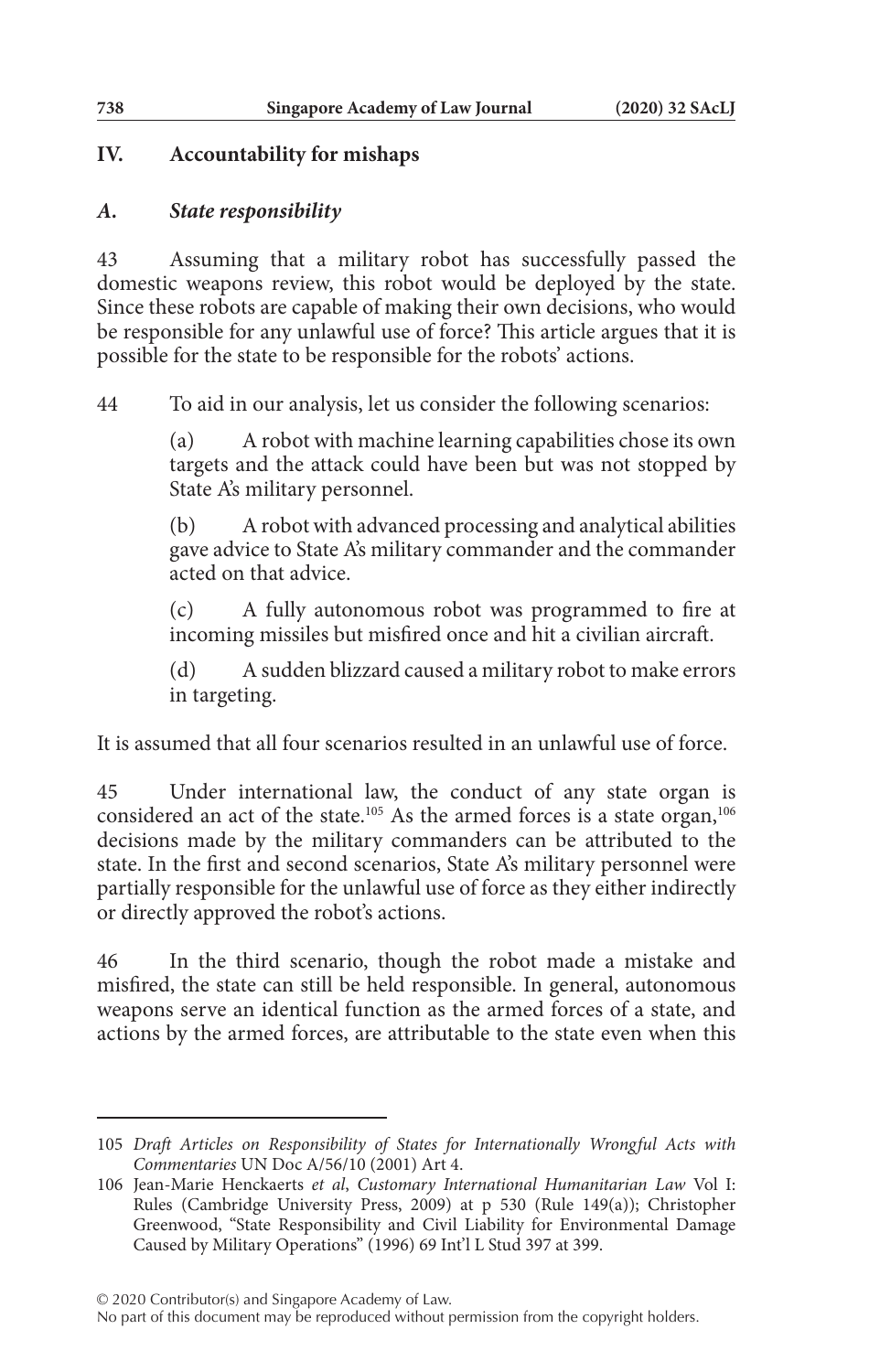entity had acted in excess of authority or contrary to instructions.107 This pseudo "strict liability" treatment would encourage military leadership to make informed decisions and incorporate additional contextual information which the machine might not be aware of (for example, rumours of a stock-piling of weapons). Human–machine collaboration could employ the strengths of the two types of cognition; with humans adding contextual understanding of the sort that the fast-deciding, pattern-recognising AI cannot.<sup>108</sup>

47 What about the fourth scenario relating to the blizzard? Ostensibly, it seems like the *force majeure* defence can apply to that scenario. Under international custom, this defence requires an irresistible force or an unforeseen event beyond a state's control which will make it materially impossible for that state to perform its obligations.<sup>109</sup> However, under the law of state responsibility, the *force majeure* defence cannot apply to peremptory norms.<sup>110</sup> The illegal use of force is widely recognised as a peremptory norm.<sup>111</sup> The three common justifications for the use of force are self-defence,112 United Nations Security Council ("UNSC") authorisation,<sup>113</sup> and consent<sup>114</sup> from the other state. Why then can these three justifications be used?

48 The first two justifications can be found in the UN Charter while consent is elaborated on in Art 20 of the International Law Commission's ("ILC") Draft Articles on State Responsibility. As argued

<sup>107</sup> Carrie McDougall, "Autonomous Weapon Systems and Accountability" (2019) 20 *Melbourne Journal of International Law* 58 at 64; *Draft Articles on Responsibility of States for Internationally Wrongful Acts with Commentaries* UN Doc A/56/10 (2001) Arts 4 and 7.

<sup>108</sup> Kenneth Payne, *Strategy, Evolution, and War: From Apes to Artificial Intelligence* (Georgetown University Press, 2018) at p 209.

<sup>109</sup> *Draft Articles on Responsibility of States for Internationally Wrongful Acts with Commentaries* UN Doc A/56/10 (2001) Art 23(1).

<sup>110</sup> *Draft Articles on Responsibility of States for Internationally Wrongful Acts with Commentaries* UN Doc A/56/10 (2001) Arts 23 and 26.

<sup>111</sup> James Crawford, *Brownlie's Principles of Public International Law* (Oxford University Press, 2012) at p 595; Bruno Simma *et al*, *The Charter of the United Nations: A Commentary* (Oxford University Press, 2012) at p 203; *International Law Commission, Fragmentation of International Law: Difficulties Arising from the Diversification and Expansion of International Law – Report of the Study Group of the International Law Commmission* UN Doc A/CN.4/L.702 (18 July 2006) at para 33; *Military and Paramilitary Activities in and against Nicaragua* (1986) ICJ Rep 14 at [188]–[192];

<sup>112</sup> United Nations Charter (1 UNTS XVI) (26 June 1945; entry into force 24 October 1945) Art 51.

<sup>113</sup> United Nations Charter (1 UNTS XVI) (26 June 1945; entry into force 24 October 1945) Art 42.

<sup>114</sup> *Draft Articles on Responsibility of States for Internationally Wrongful Acts with Commentaries* UN Doc A/56/10 (2001) Art 20.

No part of this document may be reproduced without permission from the copyright holders.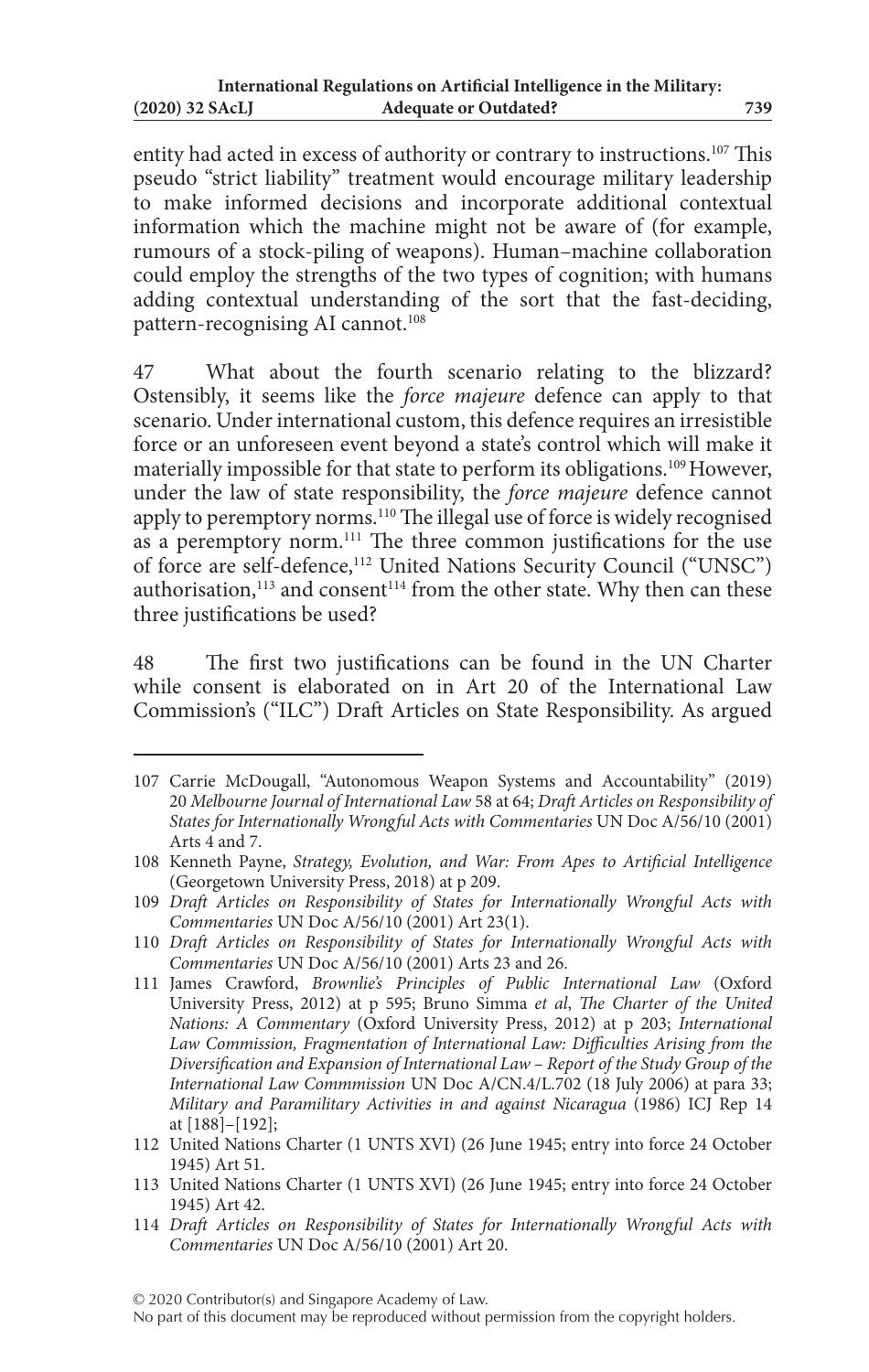by James Crawford, when either of the three justifications are present, the use of force would be "render[ed] ... intrinsically lawful",<sup>115</sup> or even an "inherent right".<sup>116</sup> In other words, the use of force will no longer be *illegal*. When a state successfully proves the elements of self-defence or consent, or shows evidence of UNSC authorisation, there can be no breach of public international law. Any other types of use of force will be considered illegal and a breach of a peremptory norm. Consequently, the *force majeure* defence is not available as a justification for the use of force.

49 Even if it is assumed that the state is allowed to rely on *force majeure*, it is likely unable to rely on it to preclude the wrongful use of force by the military robots. Regarding the requirement of "an unforeseen event", the ILC Commentaries stress that "the event must have been neither foreseen nor of an easily foreseeable kind".<sup>117</sup> States cannot rely on this defence if they had assumed the risk of the event occurring, or if proper precautions could have prevented the event from materialising.<sup>118</sup> Through the testing of the military robots, State A would have been able to foresee the possible complications in the robots' performance like how extreme weather conditions may affect a robot's targeting accuracy. Additionally, due to the unpredictability of self-learning robots, $119$ State A should know the risks of deploying such robots without a human exercising some control over it. Here, the robot's error in targeting can be treated the same as the malfunction of any other weapon. For example, in May 2018, problems were detected in the US's M4A1 assault rifle:<sup>120</sup>

> The M4A1 was charged and the weapon's selector was positioned between 'semi' and 'auto.' When the weapon's trigger was pulled, the weapon did not fire. When the selector was then moved into either 'semi' or 'auto,' the weapon fired without a trigger pull.

In such cases of malfunction, it is unlikely that states can rely on the *force majeure* defence.

<sup>115</sup> James Crawford, "Revising the Draft Articles on State Responsibility" (1999) 10 *European Journal of International Law* 435 at 445.

<sup>116</sup> James Crawford, "Revising the Draft Articles on State Responsibility" (1999) 10 *European Journal of International Law* 435 at 444.

<sup>117</sup> *Draft Articles on Responsibility of States for Internationally Wrongful Acts with Commentaries* UN Doc A/56/10 (2001) Art 23, Commentary, para 2.

<sup>118</sup> *Draft Articles on Responsibility of States for Internationally Wrongful Acts with Commentaries* UN Doc A/56/10 (2001) Art 23(2)(b).

<sup>119</sup> Ashley Deeks, Noam Lubell & Daragh Murray, "Machine Learning, Artificial Intelligence, and the Use of Force by States" (2019) 10(1) *Journal of National Security Law & Policy* 1.

<sup>120</sup> Todd South, "This Malfunction Has the Army Inspecting Its M4s and M16s" *Army Times* (31 May 2018).

No part of this document may be reproduced without permission from the copyright holders.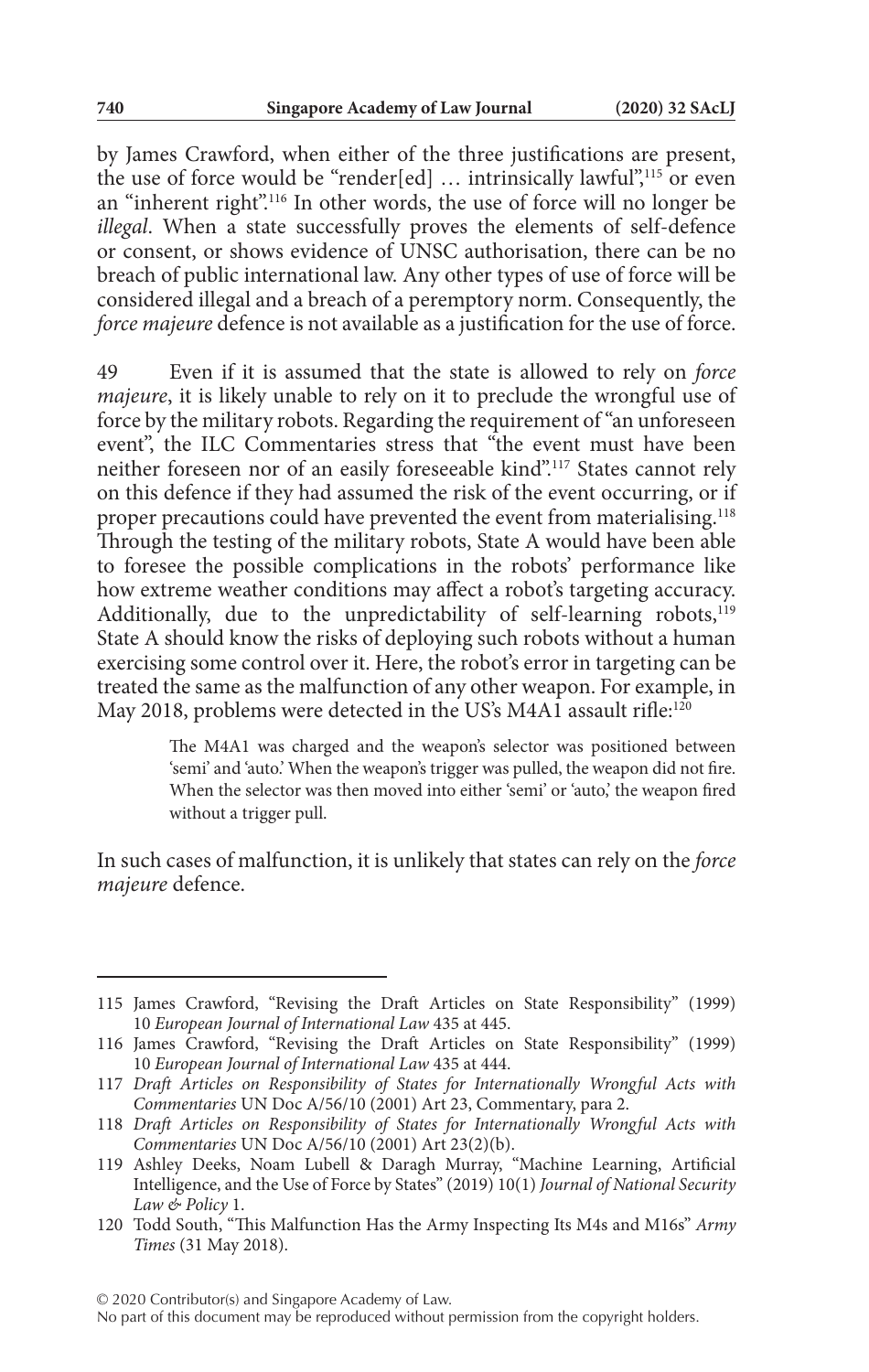50 However, the consequences of malfunction when it relates to a robot capable of targeting hundreds of military objects at once will be far greater than the malfunction of a mere handgun. Hence, this further reinforces the need for states to conduct multiple tests on robots before they are placed on the battlefield.

# *B. Individual responsibility*

51 From the previous part, it can be seen that there is generally no problem in finding a state responsible when a fully autonomous weapon malfunctions. But what if insufficient testing was carried out by the manufacturer or programmer of a robot before it was sold to a state? Any misfiring here would not be caused by an act or omission by a member of a state's military. It is thus appropriate to discuss the criminal and civil responsibility of the private individual who had produced a faulty weapon.

52 Preliminarily, even with state responsibility, there is still a need for individual responsibility. It has been argued that if military robots malfunction, there is no need for individual responsibility because this would not be any different from accidental killings,<sup>121</sup> for which human soldiers are not held accountable for.<sup>122</sup> However, this reduces the weight and consequence of a loss of human life as the state only must make financial compensation for the wrongful act. Any opportunities for retributive justice and deterrence are also reduced.<sup>123</sup>

53 This part will show how it is difficult to find individuals to be criminally and civilly responsible. Under international criminal law, it is unlikely that the programmer or manufacturer of the robot will be held liable. This is as most international crimes require the individual to intend to commit the crime. For example, for an individual to be prosecuted for committing a Crime of Aggression under the Rome Statute of the International Criminal Court,<sup>124</sup> he must have "planned, prepared, initiated, or executed" an act of aggression. Hence, if there were only mere negligence of the programmer or manufacturer of the robot, this would not amount to a crime under international law. In contrast, if

© 2020 Contributor(s) and Singapore Academy of Law.

<sup>121</sup> Jens Ohlin, *Research Handbook on Remote Warfare* (Edward Elgar, 2017) at pp 361–362.

<sup>122</sup> Michael Schmitt & Jeffrey Thurnher, "Out of the Loop: Autonomous Weapon Systems and the Law of Armed Conflict" (2013) 4(2) Harv Nat'l Sec J 231 at 242; *Prosecutor v Delalic* IT-96-21-T, Trial Judgment (16 November 1998) at para 468.

<sup>123</sup> United Nations General Assembly, *Report of the Special Rapporteur on Extrajudicial, Summary or Arbitrary Executions, Christof Heyns* UN Doc A/HRC/23/47 (9 April 2013) at paras 60 and 75.

<sup>124</sup> 2187 UNTS 38544 (17 July 1998; entry into force 1 July 2002) Art 8 bis(1).

No part of this document may be reproduced without permission from the copyright holders.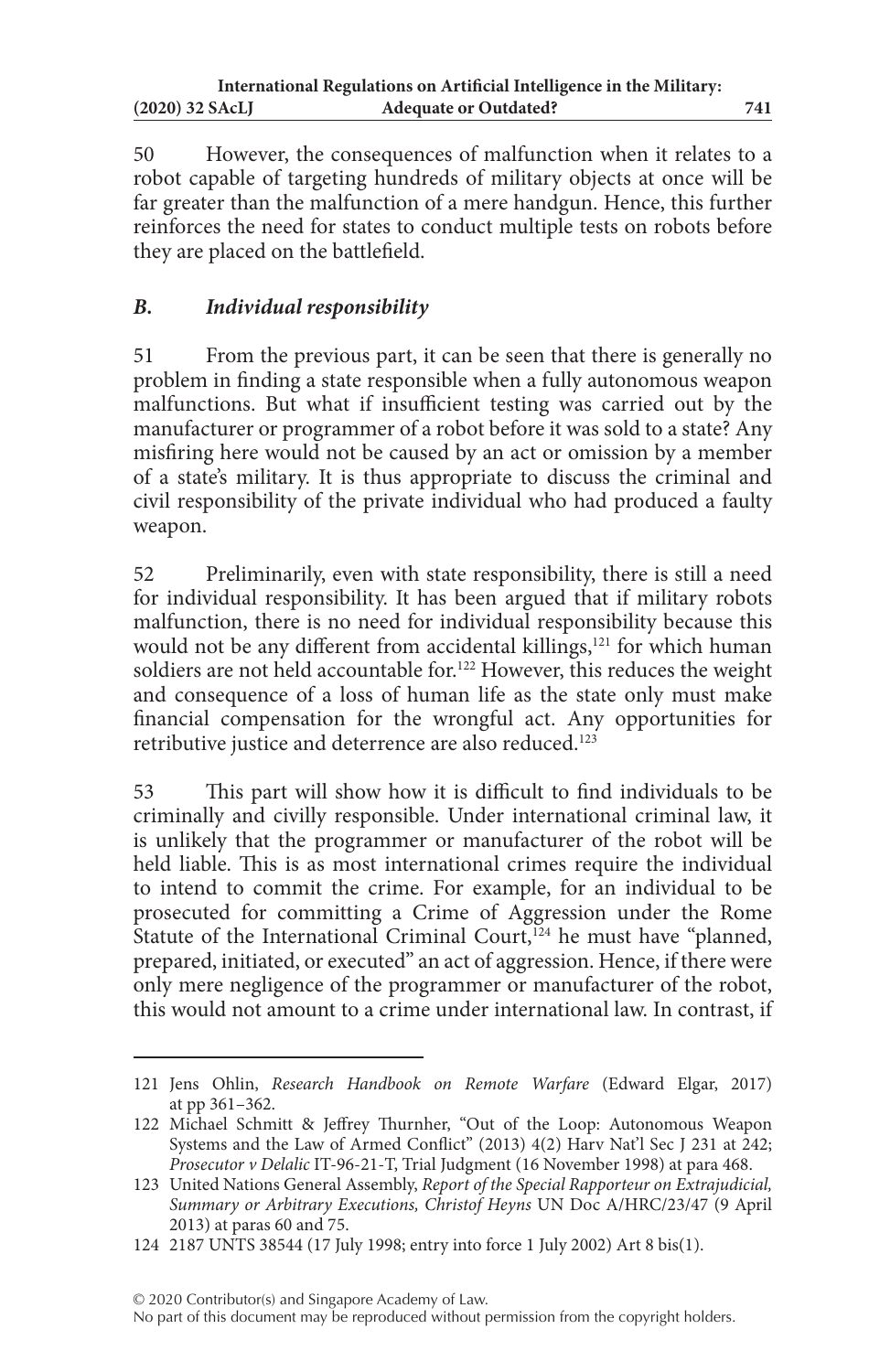the programmer of the robot, a racist, programmed the military robots to target and strike all the homes of race X, this programmer may be successfully prosecuted under international law. However, such clear intent to commit a crime would be extremely rare.

54 On a separate note, in a situation where a state's military commander follows a robot's advice and this resulted in an unlawful use of force, the commander is unlikely to be individually liable for an international crime. This is as the commander likely cannot understand why the robot recommends a certain strategy.<sup>125</sup> For instance, the neural networks of robots will weigh different data components, like the number of enemy troops, number of residential properties, and the distance of the attack from the military base, before proposing a military strategy. The military commander would not know the weight the algorithm gave to these specific input points.126 It is assumed that due to its algorithm, the robot's "thought process" would be very different from a human commander's. For example, AlphaGo made moves that seasoned observers saw as radically different and of the sort that humans would not conventionally make.127 It would be unsurprising if a robot comes up with a military strategy and weighs risks in a very different way from humans.

55 Additionally, the very use of machine learning algorithm may hinder a court's analysis of whether the attack was intentional or accidental.<sup>128</sup> As highlighted above,<sup>129</sup> even experts will find it extremely difficult to understand the thought processes of machine learning AI systems. Decisions made by robots are virtually unexplainable and impossible to be understood by a fact-finding court.<sup>130</sup> This is akin to how certain scientific and mathematical theories – for instance, in fields such as quantum physics – are impossible to describe fully in natural language

<sup>125</sup> Ashley Deeks, Noam Lubell & Daragh Murray, "Machine Learning, Artificial Intelligence, and the Use of Force by States" (2019) 10(1) *Journal of National Security Law & Policy* 1.

<sup>126</sup> See paras 22–26 above.

<sup>127</sup> Kenneth Payne, *Strategy, Evolution, and War: From Apes to Artificial Intelligence* (Georgetown University Press, 2018) at p 175.

<sup>128</sup> Ashley Deeks, Noam Lubell & Daragh Murray, "Machine Learning, Artificial Intelligence, and the Use of Force by States" (2019) 10(1) *Journal of National Security Law & Policy* 1.

<sup>129</sup> See para 26 above.

<sup>130</sup> Christof Heyns, "Autonomous Weapons in Armed Conflict and the Right to a Dignified Life" (2017) 33(1) *South African Journal on Human Rights* 46 at 57; International Committee of the Red Cross, "AI and Machine Learning in Armed Conflict" (6 June 2019) <https://www.icrc.org/en/document/artificial-intelligenceand-machine-learning-armed-conflict-human-centred-approach> (accessed 1 January 2020).

No part of this document may be reproduced without permission from the copyright holders.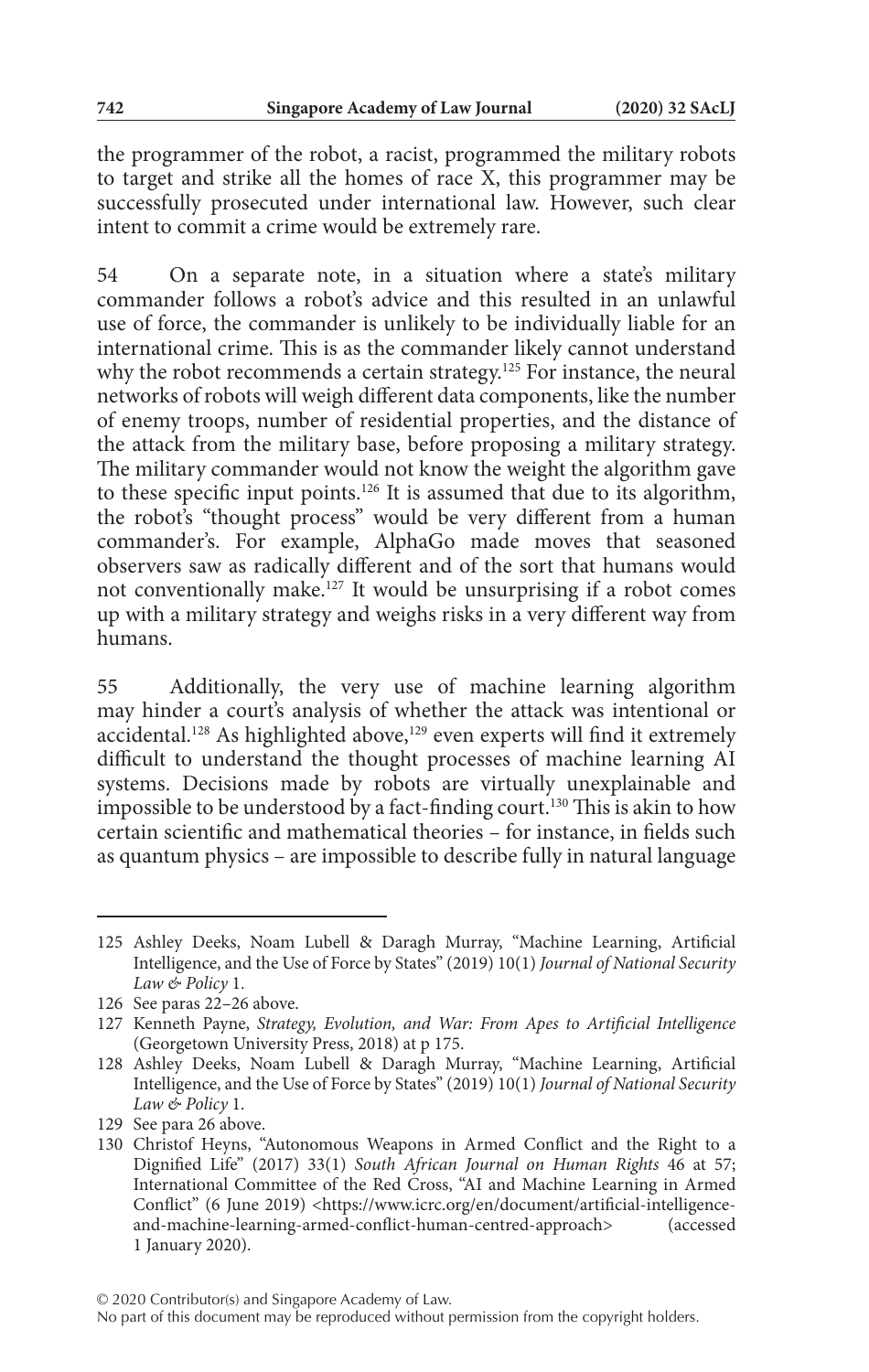without resorting to numbers and symbols in equations. This difficulty is compounded where machine learning systems update themselves as they operate, through a process of backpropagation and re-weighting their internal nodes so as to arrive at better results each time.131 As a result, the thought process which led to one result may not be the same as one used subsequently.<sup>132</sup>

56 Then, we are only left with civil liability to deal with issues like negligent programming or testing of the robots. This option would treat any unlawful use of force as a legal accident, and manufacturers would be required to pay for any damage caused and to compensate victims or their families.<sup>133</sup> However, there are a few problems with this product liability approach.

57 First, weapon manufacturers are rarely held accountable for problems in performance after they notify the purchasers of the possible risks when using the weapons.<sup>134</sup> Secondly, as earlier argued,<sup>135</sup> the robots' future actions can be quite unpredictable. This is as the robots' algorithm develops by learning data patterns rather than learning a specific task.<sup>136</sup> It is possible that the system learns from its experience and surroundings in a way that is not predictable by the developer.137 In a similar vein, systems can be put to work on top of other software systems, which may well be produced by different developers, and unforeseen incompatibilities between them may result in harmful events.<sup>138</sup> In these situations, a programmer cannot be said to be negligent.

<sup>131</sup> James Farrant & Christopher Ford, "Autonomous Weapons and Weapon Reviews: The UK Second International Weapon Review Forum" (2017) 93 Int'l L Stud 389 at 400–401.

<sup>132</sup> Jacob Turner, *Robot Rules: Regulating Artificial Intelligence* (Palgrave Macmillan, 2018) at p 326.

<sup>133</sup> Daniel N Hammond, "Autonomous Weapons and the Problem of State Accountability" (2015) 15(2) Chi J Int'l L 652 at 665.

<sup>134</sup> Jack Beard, "Autonomous Weapons and Human Responsibilities" (2014) 45 Geo J Int'l L 617 at 647; Robert Sparrow, "Killer Robots" (2007) 24 *Journal of Applied Philosophy* 62 at 65.

<sup>135</sup> See para 55 above.

<sup>136</sup> International Committee of the Red Cross, "ICRC views on LAWS, Ethics and Autonomous Weapon Systems: An Ethical Basis for Human Control?" (3 April 2018) <https://www.icrc.org/en/document/ethics-and-autonomous-weapon-systemsethical-basis-human-control> (accessed 27 July 2019).

<sup>137</sup> Daniel N Hammond, "Autonomous Weapons and the Problem of State Accountability" (2015) 15(2) Chi J Int'l L 652 at 667.

<sup>138</sup> Daniele Amoroso *et al*, "Who Is to Blame for Autonomous Weapons Systems' Misdoings?" in *Use and Misuse of New Technologies: Contemporary Challenges in International and European Law* (Elena Carpanelli & Nicole Lazzerini eds) (Springer International Publishing, 2019) ch 11 at p 215.

No part of this document may be reproduced without permission from the copyright holders.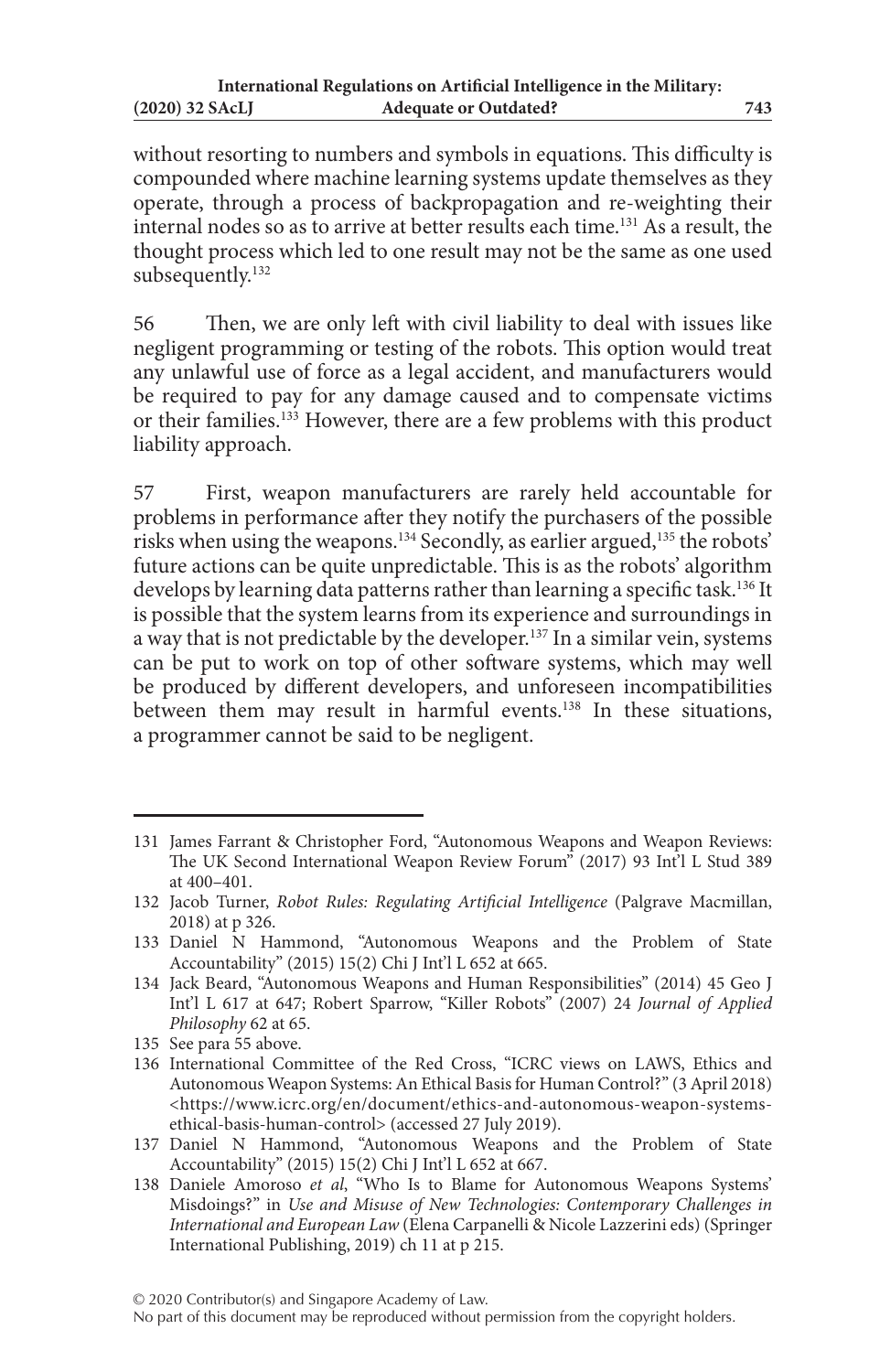## *C. Proposed solutions*

58 Attribution of responsibility to the state is clear-cut when there is a member of the military involved in the decision to deploy the weapon.<sup>139</sup> However, this article accepts that the position is not as clear when a fully autonomous weapon misfires without any human interference. As argued above,<sup>140</sup> there should be state responsibility though it has not been explicitly recognised in public international law that autonomous weapons serve an identical function as the armed forces of a state.

59 Therefore, to further clarify the law, states can consider including the below provision in any future treaty governing the use of robots:<sup>141</sup>

> Each State Party to the Treaty shall bear international responsibility for all the actions taken by its military, whether such activities were directed by humans or by artificial intelligence, and for assuring that activities carried out in conformity with the provisions set forth in the present Treaty and other principles of international law applicable between the Parties.

60 For individual responsibility, the focus should not be on lowering the threshold for the crime of aggression to require less than "intention" to commit the crime. Instead, the focus should be on ensuring that negligent robot programmers and manufacturers can be suitably dealt with under civil law.

61 First, to ensure that someone will be responsible for any possible malfunction of the robot, responsibility can be assigned in advance to the programmer or manufacturer.<sup>142</sup> Hence, even if the robot developer had already notified the state about the possible risks, this should not protect him from liability. This is similar to how certain exclusion of liability clauses are unenforceable under domestic statutes.<sup>143</sup> However, the purpose of such allocation of responsibility is not to protect the state as a consumer with a weaker bargaining position. Instead, it ensures

<sup>139</sup> International Committee of the Red Cross, "Convention on Certain Conventional Weapons (CCW) Meeting of Experts on Lethal Autonomous Weapons Systems (LAWS): Views of the ICRC on Autonomous Weapon Systems" (11 April 2016) <https://www.icrc.org/en/document/views-icrc-autonomous-weapon-system> (accessed 23 July 2019).

<sup>140</sup> See para 46 above.

<sup>141</sup> Adapted from The Convention on Principles Governing the Activities of States in the Exploration and Use of Outer Space, including the Moon and other Celestial Bodies 610 UNTS 205 (27 January 1967; entry into force 10 October 1967) Art VI.

<sup>142</sup> United Nations General Assembly, *Report of the Special Rapporteur on Extrajudicial, Summary or Arbitrary Executions, Christof Heyns* UN Doc A/HRC/23/47 (9 April 2013) at para 81.

<sup>143</sup> *Eg*, Unfair Contract Terms Act (Cap 396, 1994 Rev Ed); Unfair Contract Terms Act 1977 (c 50) (UK).

No part of this document may be reproduced without permission from the copyright holders.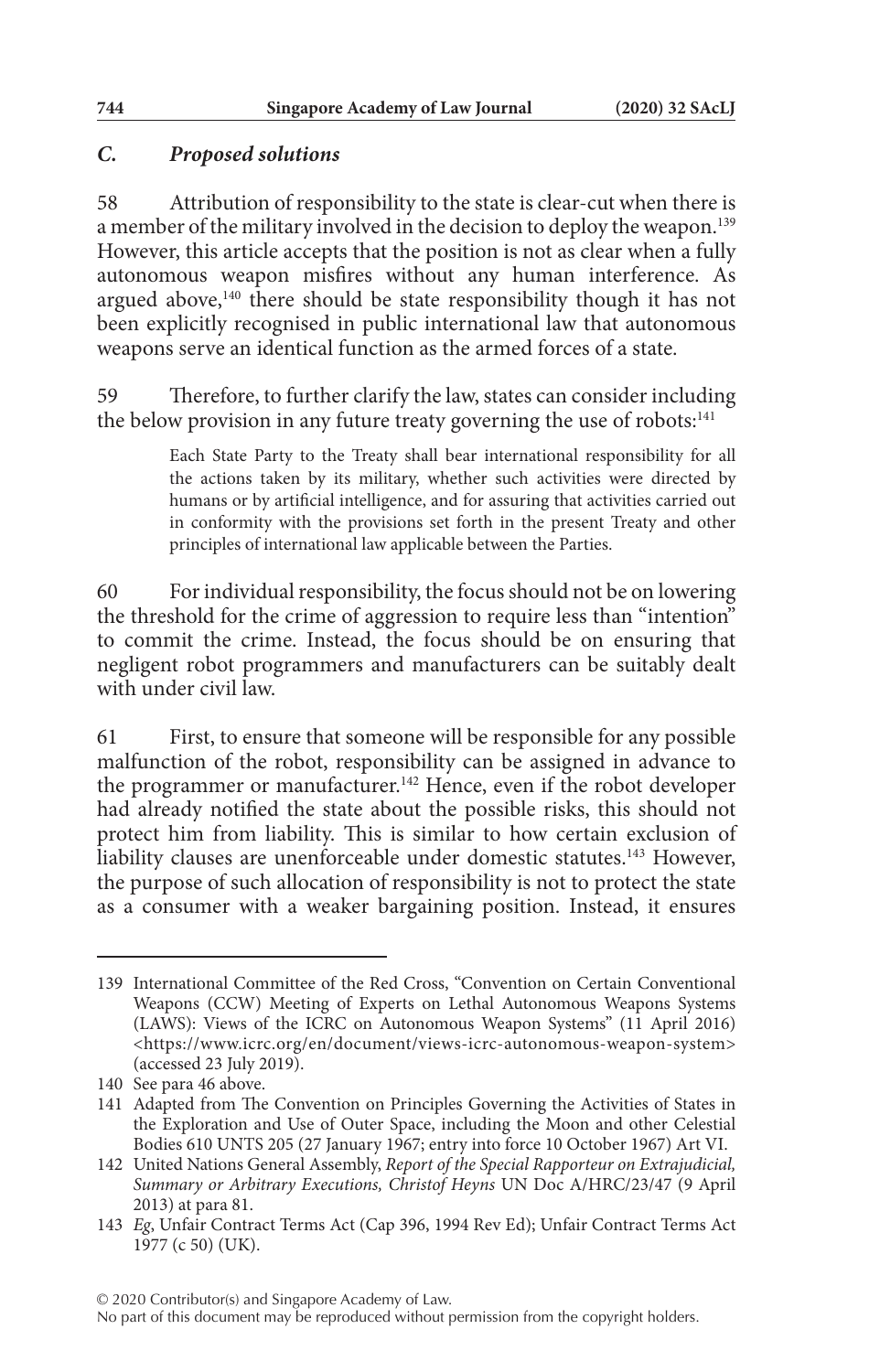that private individuals involved in the manufacture of military robots conduct proper testing.

62 Secondly, to resolve the problem of unpredictability in the robots, states can limit the parameters within which an algorithm can act.<sup>144</sup> They could direct programmers to prescribe the area that the sensors must search and the time limitations of such a search or set the number of points of similarity that there must be for acceptable recognition of a lawful target.<sup>145</sup> Alternatively, an alarm can be triggered when certain conditions are present.146 For example, each time a robot targets an area where there is civilian presence, a warning will be given, and a person must manually flip a switch before the robot fires the shot. However, these solutions would greatly limit the robot's learning and flexibility. These key traits help robots identify targets faster than a human possibly could in real-time.<sup>147</sup> Hence, states must effectively balance the risks of a robot's unpredictability and the benefits of speed and accuracy when using AI.

# **V. Conclusion**

63 With most debate in international law now surrounding the legality of fully autonomous military robots, this article has sought to consider the issue from the other angles of human–robot collaboration and whether the current IHL rules can regulate robots. This article has found that most of the existing public international rules are adequate to deal with the introduction of robots into the military. For the most part, robots can and should be treated like any other weapon.

64 It is accepted that the current state of AI is not advanced enough to ensure that IHL principles such as proportionality will be adhered to by fully autonomous weapons. However, as technology develops, such weapons could be designed to abide by public international law. It is too premature to conclude that all fully autonomous weapons should

<sup>144</sup> Ashley Deeks, Noam Lubell & Daragh Murray, "Machine Learning, Artificial Intelligence, and the Use of Force by States" (2019) 10(1) *Journal of National Security Law & Policy* 1.

<sup>145</sup> William Boothby, "Dehumanization: Is There a Legal Problem Under Article 36?" in *Dehumanization of Warfare: Legal Implications of New Weapon Technologies* (W Heintschel von Heinegg, Robert Frau & Tassilo Singer eds) (Springer, 2017) ch 3 at p 25.

<sup>146</sup> Ashley Deeks, Noam Lubell & Daragh Murray, "Machine Learning, Artificial Intelligence, and the Use of Force by States" (2019) 10(1) *Journal of National Security Law & Policy* 1.

<sup>147</sup> Ronald Arkin, "Lethal Autonomous Systems and the Plight of the Non-combatant" in *The Political Economy of Robots: Prospects for Prosperity and Peace in the Automated 21st Century* (Ryan Kiggins ed) (Springer 2017) ch 15 at p 320.

No part of this document may be reproduced without permission from the copyright holders.